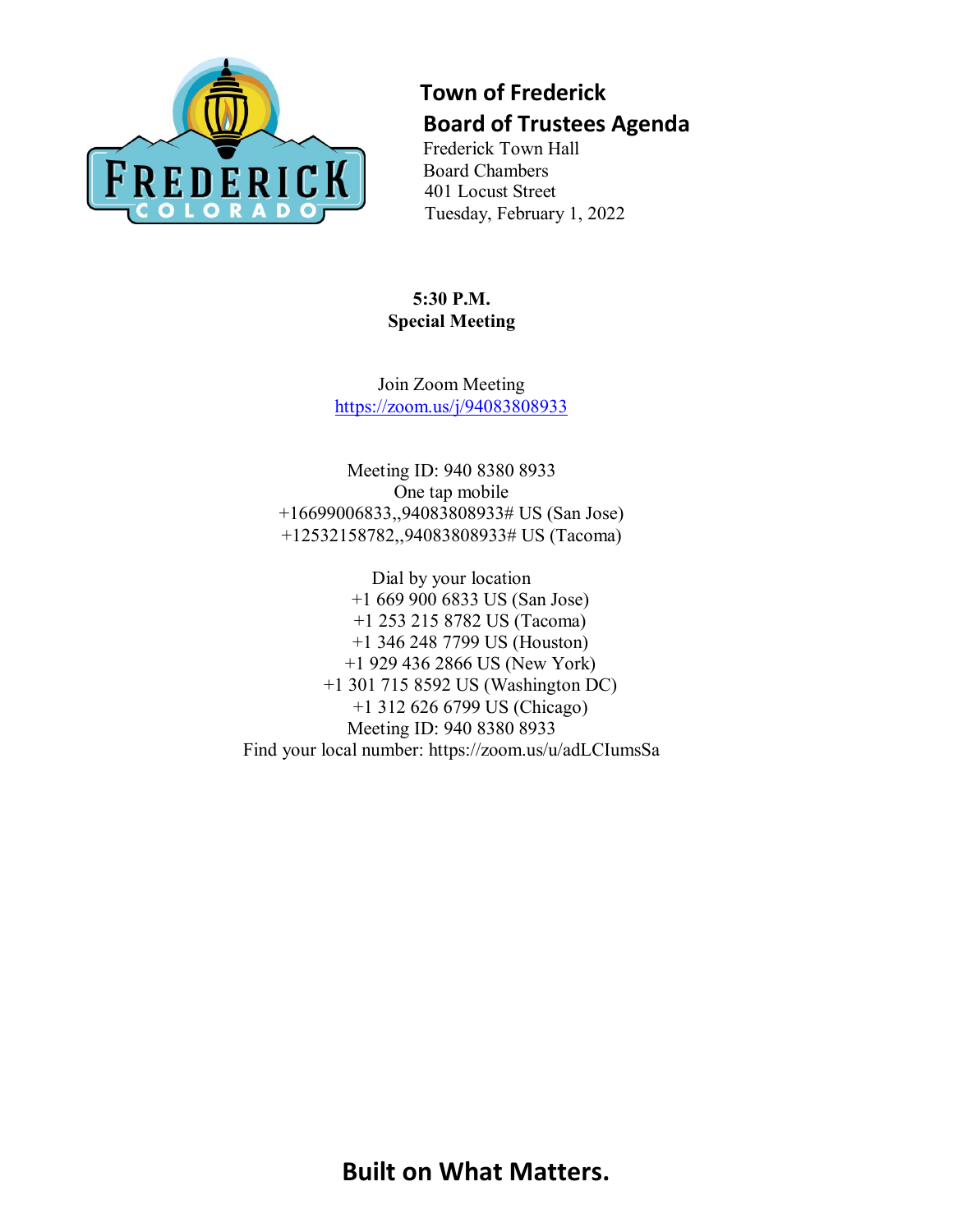

## **Town of Frederick Board of Trustees Agenda**

Frederick Town Hall Board Chambers 401 Locust Street Tuesday, February 1, 2022

**5:30 P.M. Special Meeting**

## **Call to Order – Roll Call:**

**Pledge of Allegiance:**

**Approval of Agenda:**

## **Special Presentations:**

Introduction of Parks and Open Space Director Colby Johnson

### **Staff Reports:**

A. General Updates – Bryan Ostler, Town Manager

#### **Discussion Agenda:**

B. Boards and Commissions – Meghan Martinez, Town Clerk

#### **Executive Session:**

For discussion of a personnel matter under C.R.S. Section 24-6-402(2)(f) and not involving: any specific employees who have requested discussion of the matter in open session; any member of this body or any elected official; the appointment of any person to fill an office of this body or of an elected official; or personnel policies that do not require the discussion of matters personal to particular employees; regarding the Town Clerks's Annual Evaluation

#### **Mayor and Trustee Reports:**

## **Adjournment:**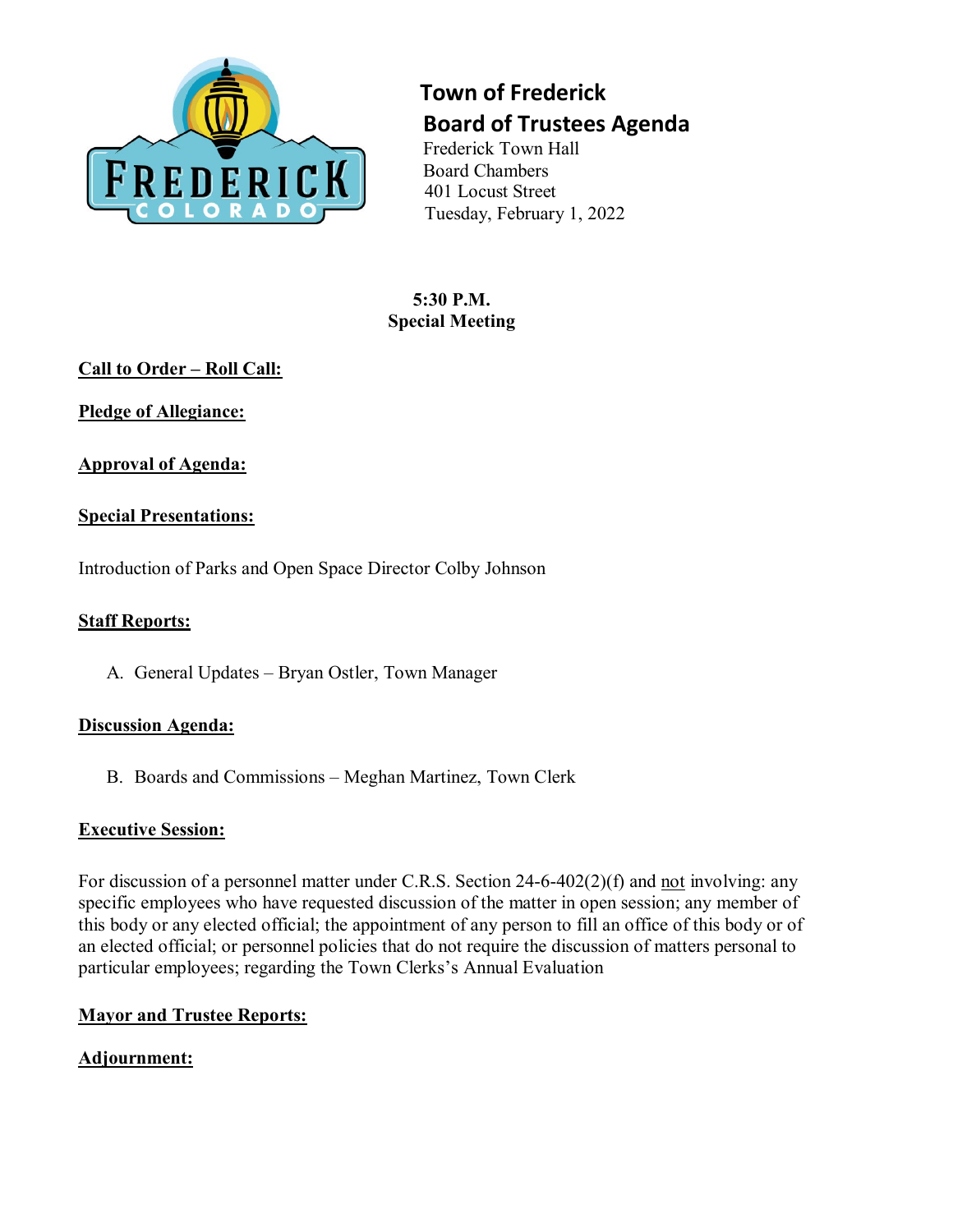

# TOWN OF FREDERICK Board of Trustees Information Memorandum

Tracie Crites, Mayor

Rusty ONeal, Trustee Dan March, Trustee Mark Lamach, Trustee Kevin Brown, Trustee Kevin Brown, Trustee Adam Mahan, Trustee Windi Padia, Trustee

#### **Boards and Commissions**

**Agenda Date:** Town Board Meeting - February 1, 2022

**Attachments:** a. Commission Application

b. Commissioner List

**Submitted by:**

Town*C*lerk

**Approved for Presentation:**

Town Manager

#### **Detail of Issue/Request:**

Staff is seeking direction from the Board on the purpose and projects codified in the Frederick Municipal Code related to commissions. The following are the regulations, membership, and responsibilities of the groups generally as well as the specific tasks as outlined by the Frederick municipal code. Staff has omitted the Planning Commission from this discussion related to purpose and projects as those are set by state statute.

Community Advisory Groups:

*Section 2-242* 

(a) Advise, assist and report to the Board of Trustees.

(b) Members shall be residents, business or property owners in the Town, or others with a demonstrated interest in the Town who may serve with approval by the Board.

(c) Members are appointed by the Board of Trustees.

(d) Every candidate, to be a member of a commission to which they wish to be appointed, shall attend two (2) commission meetings prior to consideration of their application for appointment.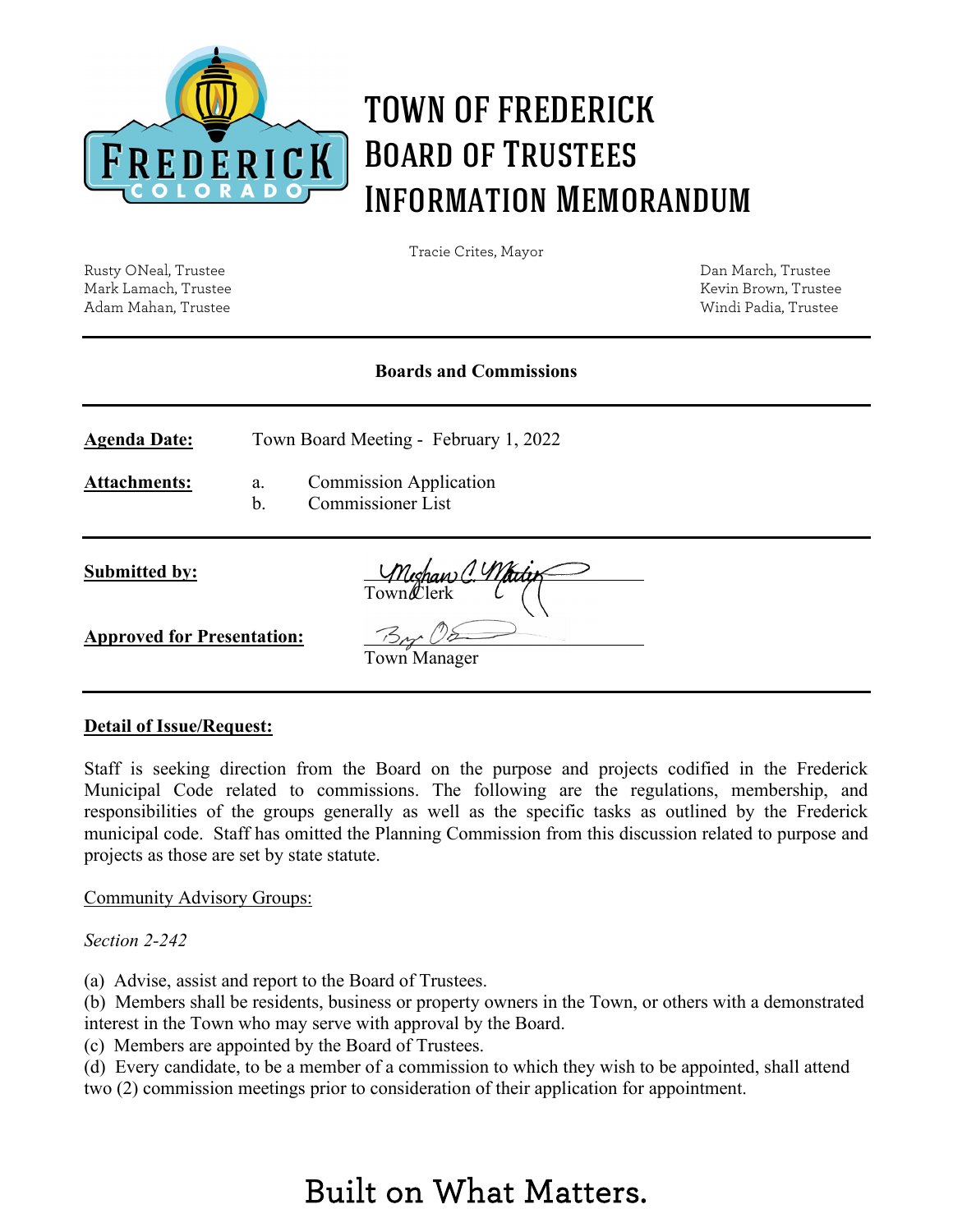#### (e) *Membership.*

(1) Commissions, with the exception of the Planning Commission, shall be comprised of seven (7) members. The membership shall consist of seven (7) Town residents designated by the Mayor and approved by the Board of Trustees. Each commission shall elect a chair and vice chair and shall adopt rules and procedures as needed.

(2) There shall be appointed to each commission by the Board of Trustees two (2) citizen alternate members, to be designated as Alternate A and Alternate B.

a. Alternate A shall be the senior alternate and shall be designated as the voting alternate in all instances, except when two (2) regular members are absent and both alternates shall be entitled to vote, or in the absence of Alternate A, in which event Alternate B shall be the voting alternate.

b. The alternate members may sit with the commission in all meetings and public hearings and may participate in all discussions as though regular members.

c. An alternate member will be seated as a voting member on the commission in the absence of a regular member who is absent from the meeting for any reason except for a conflict of interest on a specific agenda item.

d. If a regular member must absent himself or herself due to illness, conflict of interest or any other reason during the course of the meeting, an alternate member may be seated in order to maintain a quorum of the commission for the conduct of business.

(f) The following commissions shall serve as standing bodies:

- (1) Arts Commission;
- (2) Historic Preservation Commission;
- (3) Parks, Open Space and Trails Commission (POST);
- (4) Planning Commission;
- (5) Scholarship Commission.

All commissions except the Planning Commission shall serve three year terms and they shall be staggered to prevent a majority of commissioners being renewed at one time. Staff representatives shall be determined by the Town Manager unless directed by the Board.

#### Duties of the membership:

*Section 2-248 Duties of the Membership.*

(a) The Board, at its discretion, shall appoint the chair.

(b) The chair shall be the first line of communication with the Board and will be responsible for ensuring the commission meets the goals and quarterly or other reporting requirements as may be set by the Board.

- (c) The chair shall set the agenda.
- (d) The vice chair shall fulfill the duties of the chair if the chair is unable to do so.
- (e) The chair or vice chair shall do an orientation session with incoming members.
- (f) The commission shall pursue outside funding (grants, sponsorships, etc.) as appropriate for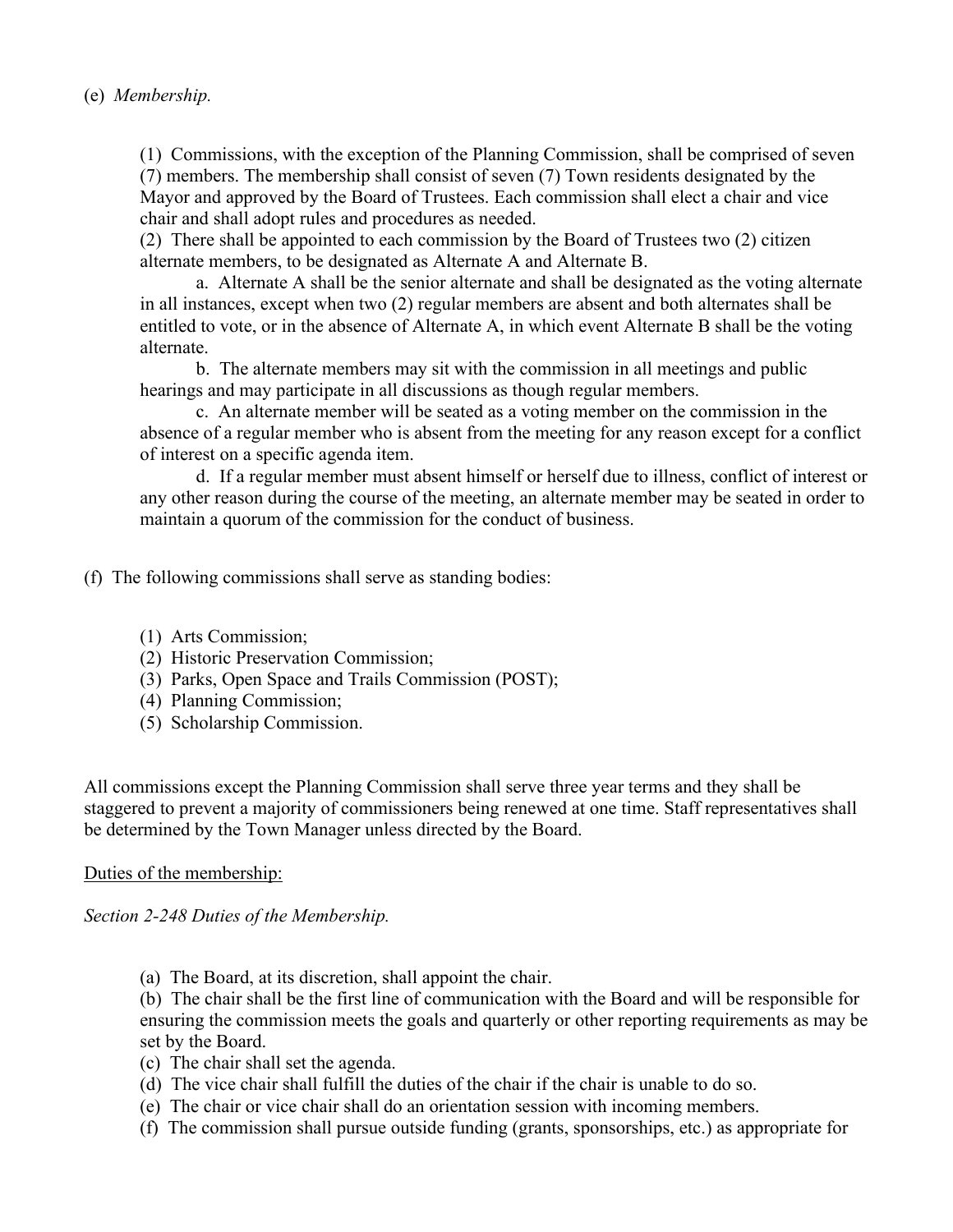their activities.

(g) Members shall adhere to the conflict of interest standards as set by state statute and municipal code.

(h) Three (3) unexcused absences from meetings by regular members or alternates will result in automatic removal from a commission.

Duties of the Board:

*Section 2-253 Board.*

(a) The Board shall set reporting requirements for the commissions.

(b) The Board may, at its discretion, set goals for the commissions.

(c) The Board may, at its discretion, set minimum qualifications or desirable attributes for membership in each commission, to be outlined in applications tailored for each commission. (d) The Board shall approve major projects undertaken by the commissions, as well as expenditures of funds under its purview.

Frederick Arts Commission:

*Section 2-271 Purpose*

(a) To advise the Board on acquisitions of works of public art and their placement.

*Section 2-272 Responsibilities*

(a) To administer the Art in Public Places Program and make recommendations to the Board on expenditures from the Art Fund;

(b) The Commission shall adopt guidelines to:

(1) Identify suitable art objects;

(2) Facilitate the preservation of art objects and artifacts that may be displayed in public places;

(3) Create guidelines for competitive selection of art objects for display;

(4) Create guidelines for the selection, acquisition and display of art in public places; and

(c) In performing its duties with respect to art in public places, the Commission shall give special attention to the following matters:

(1) Conceptual compatibility of the design with the immediate environment of the site;

(2) Appropriateness of the design to the function of the site;

(3) Compatibility of the design and location with a unified design character or historical character of the site;

(4) Creation of an internal sense of order and a desirable environment for the general community by the design and location of the work of art;

(5) Preservation and integration of natural features for the project;

(6) Appropriateness of the materials, textures, colors and design concept; and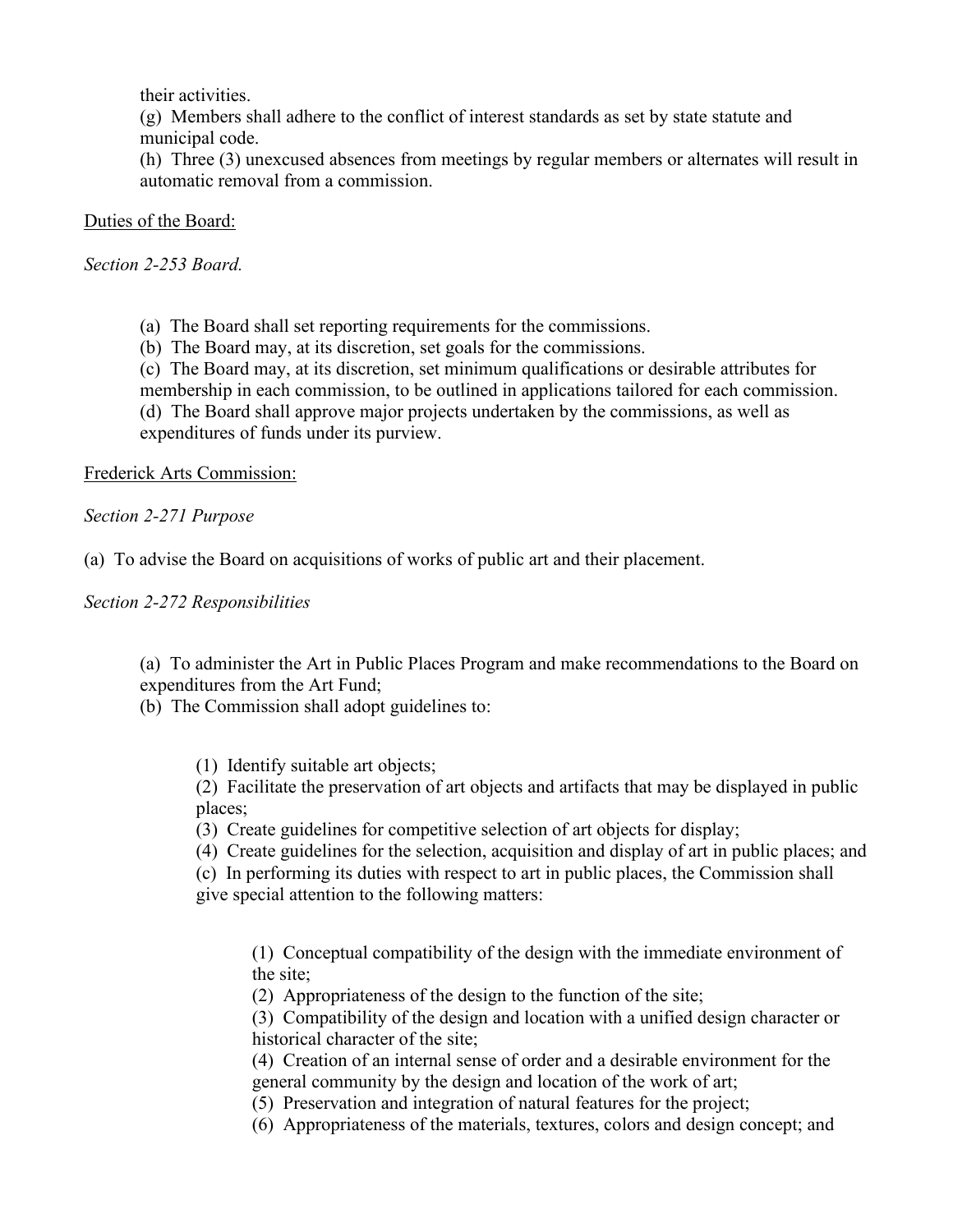(7) Representation of a broad variety of tastes within the community and the provision of a balanced inventory of art in public places to ensure a variety of style, design and media throughout the community. (Ord. 1251 §2, 2017)

#### Parks, Open Space, and Trails Commission:

#### *Section 2-261 Purpose*

(a) To review and recommend to the Board of Trustees in all matters concerning the acquisition, development and maintenance of municipally owned parks, open space, and trails.

#### *Section 2-262 Responsibilities*

(a) Attend monthly meetings.

(b) Attend other meetings or public events as needed.

(c) To recommend to the Board of Trustees as to all matters concerning the acquisition, care,

use, management, control and planning of all Town park and open space properties and trails.

(d) To prepare, revise and continually update the Parks, Open Space and Trails Master Plan for the acquisition, development and maintenance of parks, open space and trails.

(e) Provide input on the parks, open space, and trails budget requests.

(f) Work with public and private agencies on matters related to park, open space, and trails matters.

(g) Evaluate parks at regular intervals and report the findings to the Board of Trustees, making recommendations on how to make improvements.

(h) To research all available grant opportunities for park, open space or trail related programs and to report their findings to the Board of Trustees.

(i) To devise and execute a rating system for the level of service and visitor experience ("star rating") for each park, open space and trail and advise the Board on how those ratings can be continuously improved.

(j) Work with Planning Department to review large scale development park plans and on-street or off-street trails, at Planning Director discretion.

(k) Serve as the Tree Board and fulfill the requirements of Tree City USA.

Historic Preservation Commission.

*Section 2-281 Purpose.*

(a) To advise the Board of Trustees on the preservation of the history of the Town of Frederick.

*Section 2-282 Responsibilities.*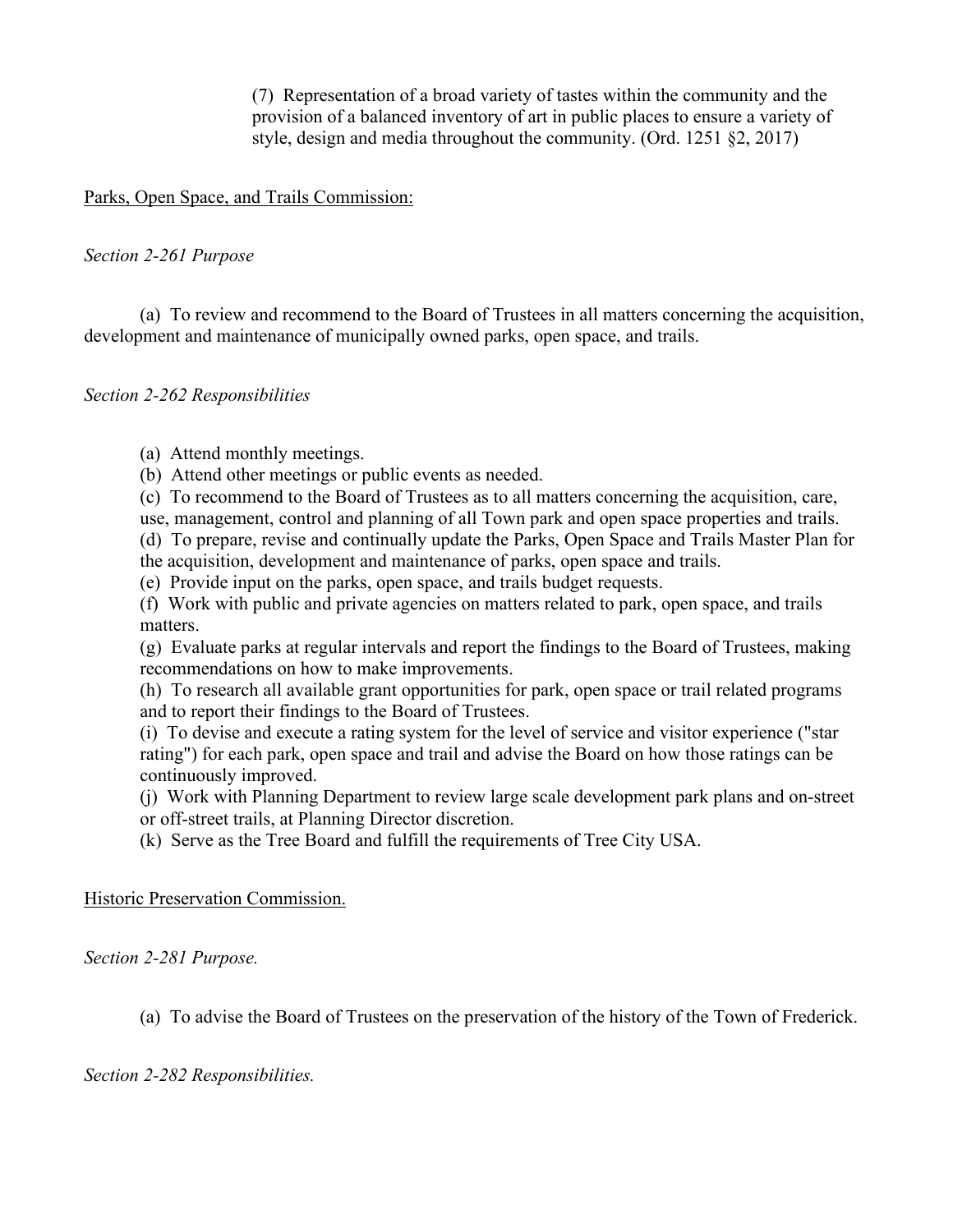(a) To research and maintain a record of the history of the Town's social, religious, economic, political matters and other matters, including the unfolding events of the present (separate from the governmental and statutory record of the Town created and maintained by the Town Clerk's office).

(b) To create and maintain an inventory of historical assets within the Town of Frederick.

(c) To organize and coordinate the Town's museum and maintain its contents.

(d) To advise the Board of objects, structures or other features in the Town with historic significance that may be in danger of being lost or damaged.

(e) To assess the community for key community places, buildings and historic resources and develop an historic preservation policy that will enable the Town to designate historic structures.

(f) Publicize and disseminate the history of the Town through educational programming, publication, social media, etc., working in coordination and collaboration with other commissions and local organizations.

(g) Produce an annual report/summary of the Town's events and occurrences (a year in review).

#### Scholarship Commission.

#### *Section 2-291*

(a) To annually select the recipients of the Town's Scholarship Program as more fully set forth in Chapter.

#### *Section 4-162.*

A Scholarship Commission is established to act in an advisory capacity to the Board of Trustees and make recommendations in accordance with the provisions of this Article. The Scholarship Commission shall consist of the Mayor, a representative from the St. Vrain Valley School District Frederick feeder system, one (1) local business or community leader and one (1) citizen of the Town. The membership of the Commission shall be designated by the Mayor.

#### Building Appeals Board:

#### *Section 2-301 Purpose.*

(a) To hear and decide appeals of orders, decisions, or determinations made by the Building Official relative to the application and interpretation of the Frederick Building Code as more fully set forth in Chapter  $\boxed{18}$ , Article  $\boxed{ }$  of this Code.

#### *Section 18-170 (96)*

The Building Appeals Board shall be comprised of at least one (1) member of the Board of Trustees and two (2) members of the community appointed by the Board of Trustees. The Board shall adopt rules and procedure for conducting its business and shall render all decisions and findings in writing to the appellant, with a duplicate copy to the building official.

#### Staff Request: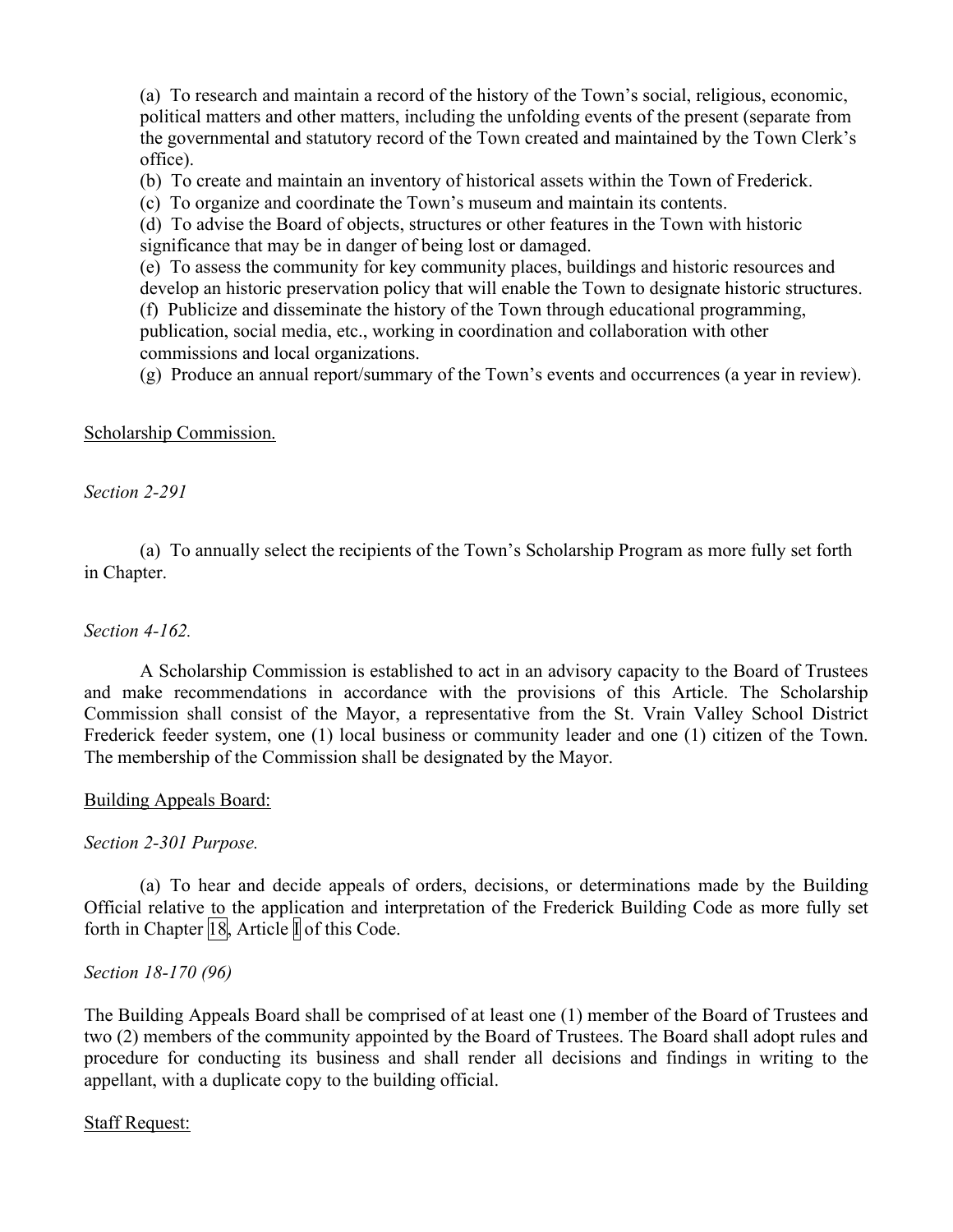The commissions and commission structure has not been reviewed by this board and was last updated in 2017. Staff is requesting feedback from the Board on the commissions purpose and responsibilities.

In addition, staff has included the current commission applications and we are seeking feedback from the Board on the application process generally. Currently, applications are accepted at any time during the year and are taken as they are received. Applicants are required to attend two meetings prior to consideration by the Board of Trustees. If a current commissioner's term is up, they are asked if they would like to request re-appointment and those have been handled quickly and calendared with the Clerk's office for consideration by the Board.

Staff has gathered information from other communities to see how they handle commission applications. There are a variety of ways that these are handled.

- 1. Applications are accepted during a specific time of the year to fill vacancies and an interview panel with a mix of Board members, staff, and commission members are tasked with making appointment recommendations to the Board.
- 2. Bi-annual recruitment with interviews with the Board of Trustees for appointment.
- 3. Applications are handled as they are received by the applicants for appointment.
- 4. Vacancy deadlines are set as needed and advertised to the community as vacancies are available and are appointed by the Board.
- 5. Vacancies are filled at the end of the year and are appointed by the Board.

Staff understands that this may be a multi-meeting conversation especially since the Planning Commission was not included in this discussion. Staff is requesting that the Board continue all appointments that may expire if the Board wishes to make modifications to any of the commission membership, responsibilities, application processes, etc. This would allow commissions to continue to operate and meet quorum requirements. Staff would also request that all applications be paused until the proper changes can be codified in the municipal code.

#### **Legal Comments:**

If the Board wishes to make amendments to the process, staff would work with the Town Attorney to codify the changes in the municipal code.

#### **Financial Considerations:**

None.

#### **Staff Recommendation:**

Staff would recommend the Board provide additional direction and framework on the application process and extend any expiring or expired terms until the board can adopt the new framework. In addition, staff would recommend the Board pause any new applications until the application process framework can be completed.

Staff takes no position on the purpose and responsibilities of the commissions outlined in this memo and current Municipal Code and would request an additional work session on the Planning Commission since it has more stringent rules and is governed by state statute.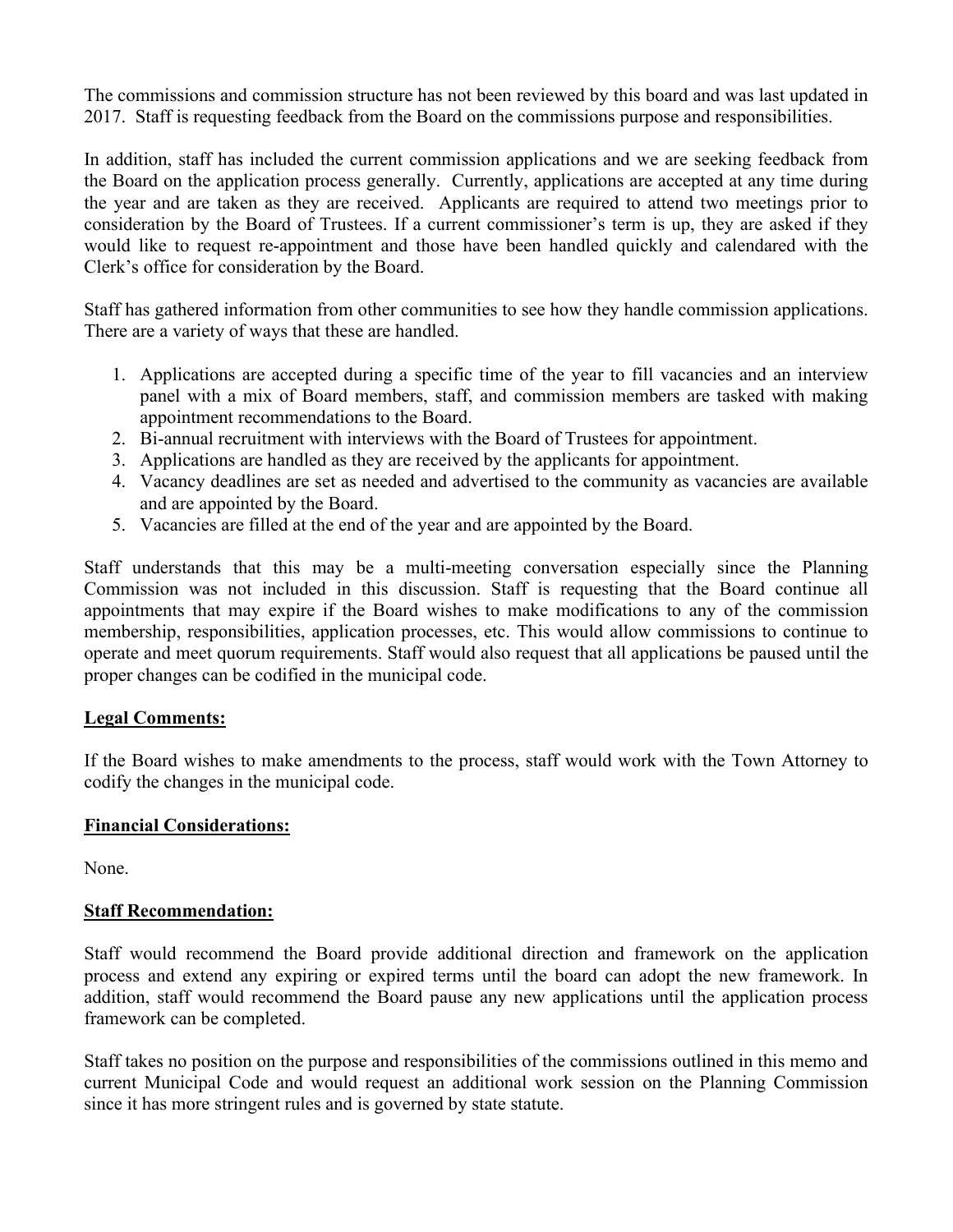

Phone: (720) 382-5500 • Fax: (720) 382-5520

[www.frederickco.gov](http://www.frederickco.gov/)

#### BOARD, COMMITTEE AND COMMISSION APPLICATION

|                                                                                  | (Name of Board, Committee or Commission)                                         |  |  |
|----------------------------------------------------------------------------------|----------------------------------------------------------------------------------|--|--|
|                                                                                  |                                                                                  |  |  |
|                                                                                  |                                                                                  |  |  |
|                                                                                  |                                                                                  |  |  |
|                                                                                  |                                                                                  |  |  |
|                                                                                  |                                                                                  |  |  |
|                                                                                  |                                                                                  |  |  |
|                                                                                  | Education Years Completed: ________ College(s): ________________________________ |  |  |
|                                                                                  |                                                                                  |  |  |
|                                                                                  |                                                                                  |  |  |
|                                                                                  |                                                                                  |  |  |
|                                                                                  |                                                                                  |  |  |
|                                                                                  |                                                                                  |  |  |
|                                                                                  |                                                                                  |  |  |
|                                                                                  |                                                                                  |  |  |
|                                                                                  |                                                                                  |  |  |
| Do you presently serve on a Board or Commission?: ______________________________ |                                                                                  |  |  |
|                                                                                  |                                                                                  |  |  |
|                                                                                  |                                                                                  |  |  |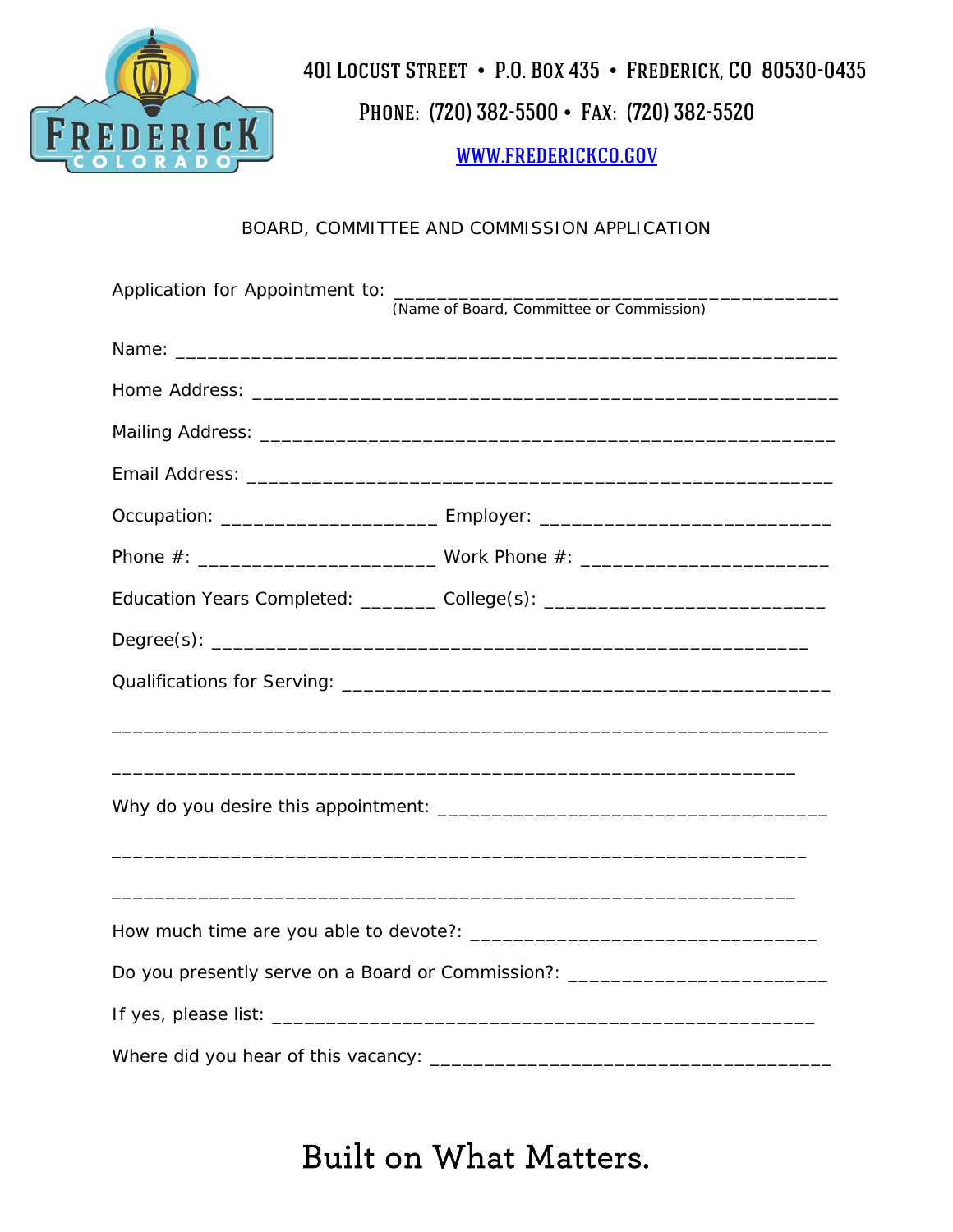#### Town of Frederick Board/Committee/Commission Applicants Conflict of Interest Disclosure

Several state laws and municipal ordinances prohibit conflicts of interest on the part of Town Boards and Commission members. A member of a Board/Committee/Commission shall not perform an official ac that may have an economic benefit on a business or other undertaking (whether or not for profit) in which the member has a direct or substantial financial interest. Board/Committee/Commission members must not be interested in any contract made in their official capacities; or make by any other body, agency or board of which they are members or employees.

ALL BOARD/COMMITTEE/COMMISSION APPLICANTS:

Do you have any direct or indirect financial or economic interest in any business or other undertaking (whether or not for profit) that may have business coming before the Board/Committee/Commission for which you have applied? \_\_\_\_\_\_

If yes, please describe that interest in the space immediately below (if you need additional space, please attach additional sheets) \_\_\_\_\_\_\_\_\_\_\_\_\_\_\_\_\_\_\_\_\_\_\_\_\_\_\_\_\_

\_\_\_\_\_\_\_\_\_\_\_\_\_\_\_\_\_\_\_\_\_\_\_\_\_\_\_\_\_\_\_\_\_\_\_\_\_\_\_\_\_\_\_\_\_\_\_\_\_\_\_\_\_\_\_\_\_\_\_\_\_\_\_\_\_\_\_\_\_\_ \_\_\_\_\_\_\_\_\_\_\_\_\_\_\_\_\_\_\_\_\_\_\_\_\_\_\_\_\_\_\_\_\_\_\_\_\_\_\_\_\_\_\_\_\_\_\_\_\_\_\_\_\_\_\_\_\_\_\_\_\_\_\_\_\_\_\_\_\_\_ \_\_\_\_\_\_\_\_\_\_\_\_\_\_\_\_\_\_\_\_\_\_\_\_\_\_\_\_\_\_\_\_\_\_\_\_\_\_\_\_\_\_\_\_\_\_\_\_\_\_\_\_\_\_\_\_\_\_\_\_\_\_\_\_\_\_\_\_\_\_

If desired, please submit a letter of application or resume with this application.

This application is subject to the Colorado Open Records Act and should not be considered confidential.

| Applicant Signature: |  |  |
|----------------------|--|--|
| Date:                |  |  |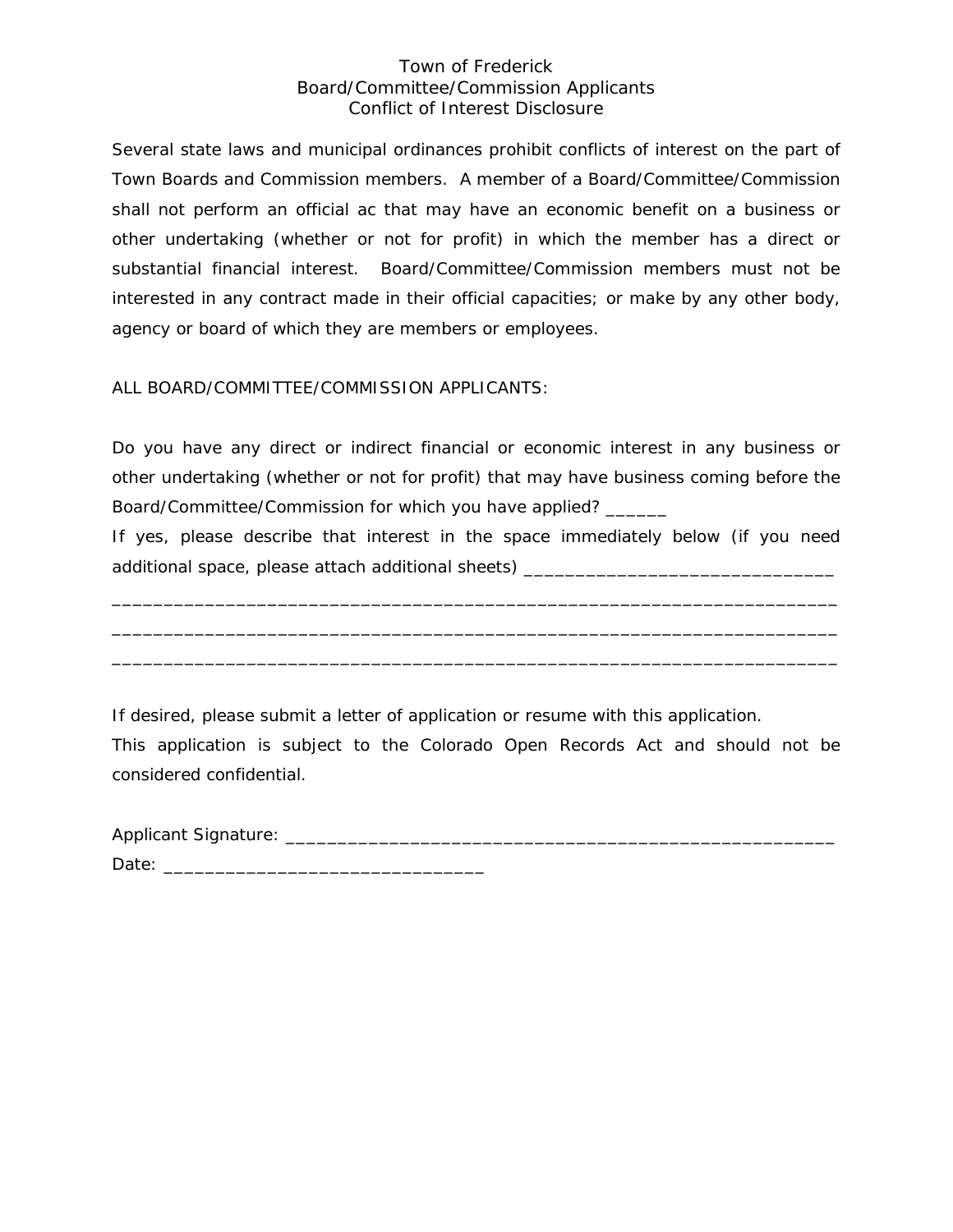

## Phone: (720) 382-5500 • Fax: (720) 382-5520

## [www.frederickco.gov](http://www.frederickco.gov/)

#### BUILDING APPEALS BOARD APPLICATION QUESTIONNAIRE

\_\_\_\_\_\_\_\_\_\_\_\_\_\_\_\_\_\_\_\_\_\_\_\_\_\_\_\_\_\_\_\_\_\_\_\_\_\_\_\_\_\_\_\_\_\_\_\_\_\_\_\_\_\_\_\_\_\_\_\_\_\_\_\_\_\_\_\_\_\_\_\_\_\_\_

\_\_\_\_\_\_\_\_\_\_\_\_\_\_\_\_\_\_\_\_\_\_\_\_\_\_\_\_\_\_\_\_\_\_\_\_\_\_\_\_\_\_\_\_\_\_\_\_\_\_\_\_\_\_\_\_\_\_\_\_\_\_\_\_\_\_\_\_\_\_\_\_\_\_\_

\_\_\_\_\_\_\_\_\_\_\_\_\_\_\_\_\_\_\_\_\_\_\_\_\_\_\_\_\_\_\_\_\_\_\_\_\_\_\_\_\_\_\_\_\_\_\_\_\_\_\_\_\_\_\_\_\_\_\_\_\_\_\_\_\_\_\_\_\_\_\_\_\_\_\_

\_\_\_\_\_\_\_\_\_\_\_\_\_\_\_\_\_\_\_\_\_\_\_\_\_\_\_\_\_\_\_\_\_\_\_\_\_\_\_\_\_\_\_\_\_\_\_\_\_\_\_\_\_\_\_\_\_\_\_\_\_\_\_\_\_\_\_\_\_\_\_\_\_\_\_

1. Have you served on a Board/Commission before? If so what was your experience? \_\_\_\_\_\_\_

- 2. What experience do you have with the following?
	- **Q** Construction
	- $\Box$  Building Regulations
- 3. Please provide a brief description of your experience and why you are interested in serving as a member of the Building Appeals Board.

\_\_\_\_\_\_\_\_\_\_\_\_\_\_\_\_\_\_\_\_\_\_\_\_\_\_\_\_\_\_\_\_\_\_\_\_\_\_\_\_\_\_\_\_\_\_\_\_\_\_\_\_\_\_\_\_\_\_\_\_\_\_\_\_\_\_\_\_\_\_\_\_\_\_\_\_\_\_

\_\_\_\_\_\_\_\_\_\_\_\_\_\_\_\_\_\_\_\_\_\_\_\_\_\_\_\_\_\_\_\_\_\_\_\_\_\_\_\_\_\_\_\_\_\_\_\_\_\_\_\_\_\_\_\_\_\_\_\_\_\_\_\_\_\_\_\_\_\_\_\_\_\_\_\_\_\_

\_\_\_\_\_\_\_\_\_\_\_\_\_\_\_\_\_\_\_\_\_\_\_\_\_\_\_\_\_\_\_\_\_\_\_\_\_\_\_\_\_\_\_\_\_\_\_\_\_\_\_\_\_\_\_\_\_\_\_\_\_\_\_\_\_\_\_\_\_\_\_\_\_\_\_\_\_\_

\_\_\_\_\_\_\_\_\_\_\_\_\_\_\_\_\_\_\_\_\_\_\_\_\_\_\_\_\_\_\_\_\_\_\_\_\_\_\_\_\_\_\_\_\_\_\_\_\_\_\_\_\_\_\_\_\_\_\_\_\_\_\_\_\_\_\_\_\_\_\_\_\_\_\_\_\_\_

\_\_\_\_\_\_\_\_\_\_\_\_\_\_\_\_\_\_\_\_\_\_\_\_\_\_\_\_\_\_\_\_\_\_\_\_\_\_\_\_\_\_\_\_\_\_\_\_\_\_\_\_\_\_\_\_\_\_\_\_\_\_\_\_\_\_\_\_\_\_\_\_\_\_\_\_\_\_

\_\_\_\_\_\_\_\_\_\_\_\_\_\_\_\_\_\_\_\_\_\_\_\_\_\_\_\_\_\_\_\_\_\_\_\_\_\_\_\_\_\_\_\_\_\_\_\_\_\_\_\_\_\_\_\_\_\_\_\_\_\_\_\_\_\_\_\_\_\_\_\_\_\_\_\_\_\_

\_\_\_\_\_\_\_\_\_\_\_\_\_\_\_\_\_\_\_\_\_\_\_\_\_\_\_\_\_\_\_\_\_\_\_\_\_\_\_\_\_\_\_\_\_\_\_\_\_\_\_\_\_\_\_\_\_\_\_\_\_\_\_\_\_\_\_\_\_\_\_\_\_\_\_\_\_\_

\_\_\_\_\_\_\_\_\_\_\_\_\_\_\_\_\_\_\_\_\_\_\_\_\_\_\_\_\_\_\_\_\_\_\_\_\_\_\_\_\_\_\_\_\_\_\_\_\_\_\_\_\_\_\_\_\_\_\_\_\_\_\_\_\_\_\_\_\_\_\_\_\_\_\_\_\_\_

\_\_\_\_\_\_\_\_\_\_\_\_\_\_\_\_\_\_\_\_\_\_\_\_\_\_\_\_\_\_\_\_\_\_\_\_\_\_\_\_\_\_\_\_\_\_\_\_\_\_\_\_\_\_\_\_\_\_\_\_\_\_\_\_\_\_\_\_\_\_\_\_\_\_\_\_\_\_

\_\_\_\_\_\_\_\_\_\_\_\_\_\_\_\_\_\_\_\_\_\_\_\_\_\_\_\_\_\_\_\_\_\_\_\_\_\_\_\_\_\_\_\_\_\_\_\_\_\_\_\_\_\_\_\_\_\_\_\_\_\_\_\_\_\_\_\_\_\_\_\_\_\_\_\_\_\_

- 4. Have you read or are you familiar with the Frederick Municipal Code and/or International Building Code? \_\_\_\_\_\_\_\_\_\_\_\_\_\_
- 5. Do you have any direct or indirect financial or economic interest in any business or other undertaking (whether or not for profit) that may have business coming before the Board/Commission for which you have applied?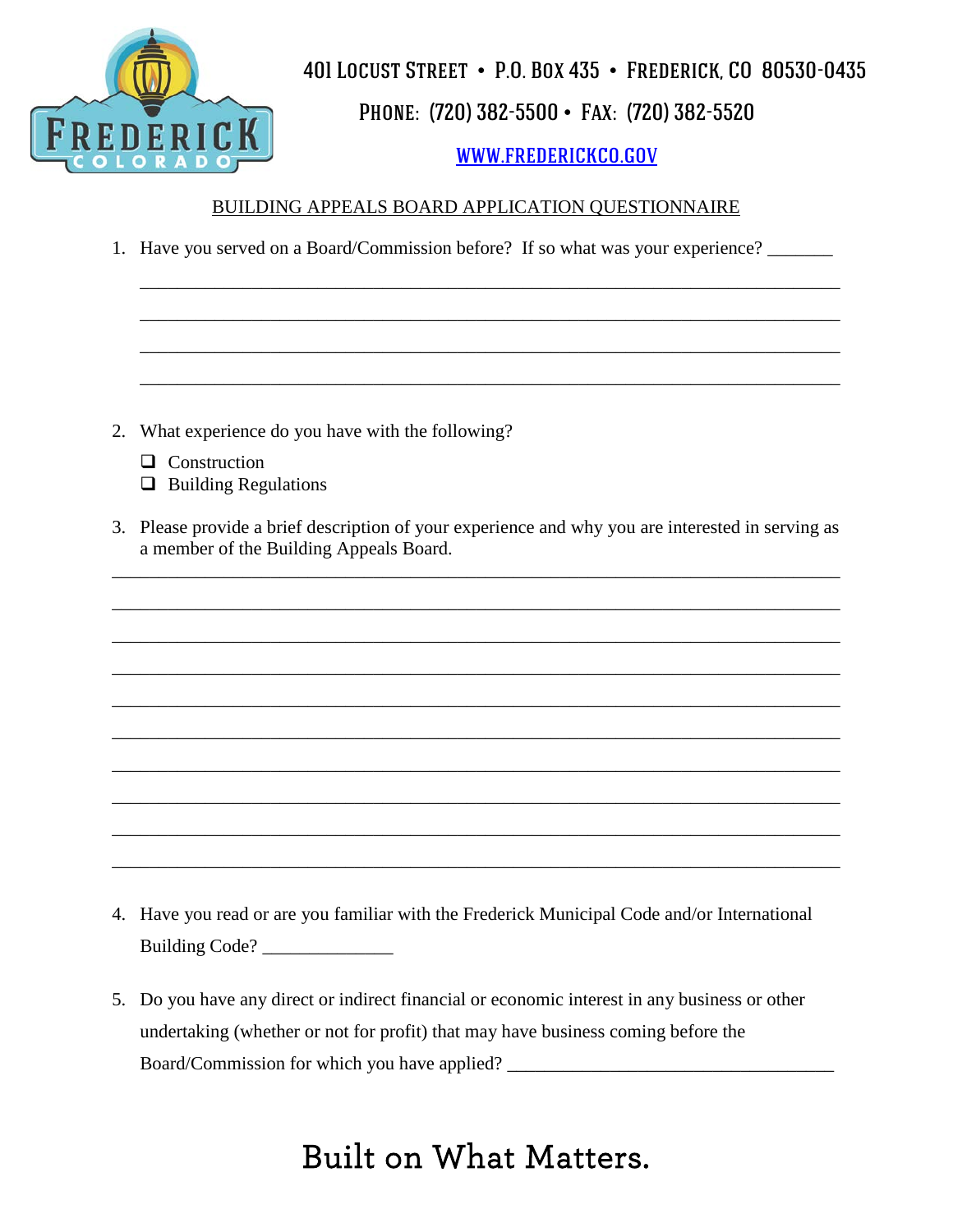Applicant Signature

Date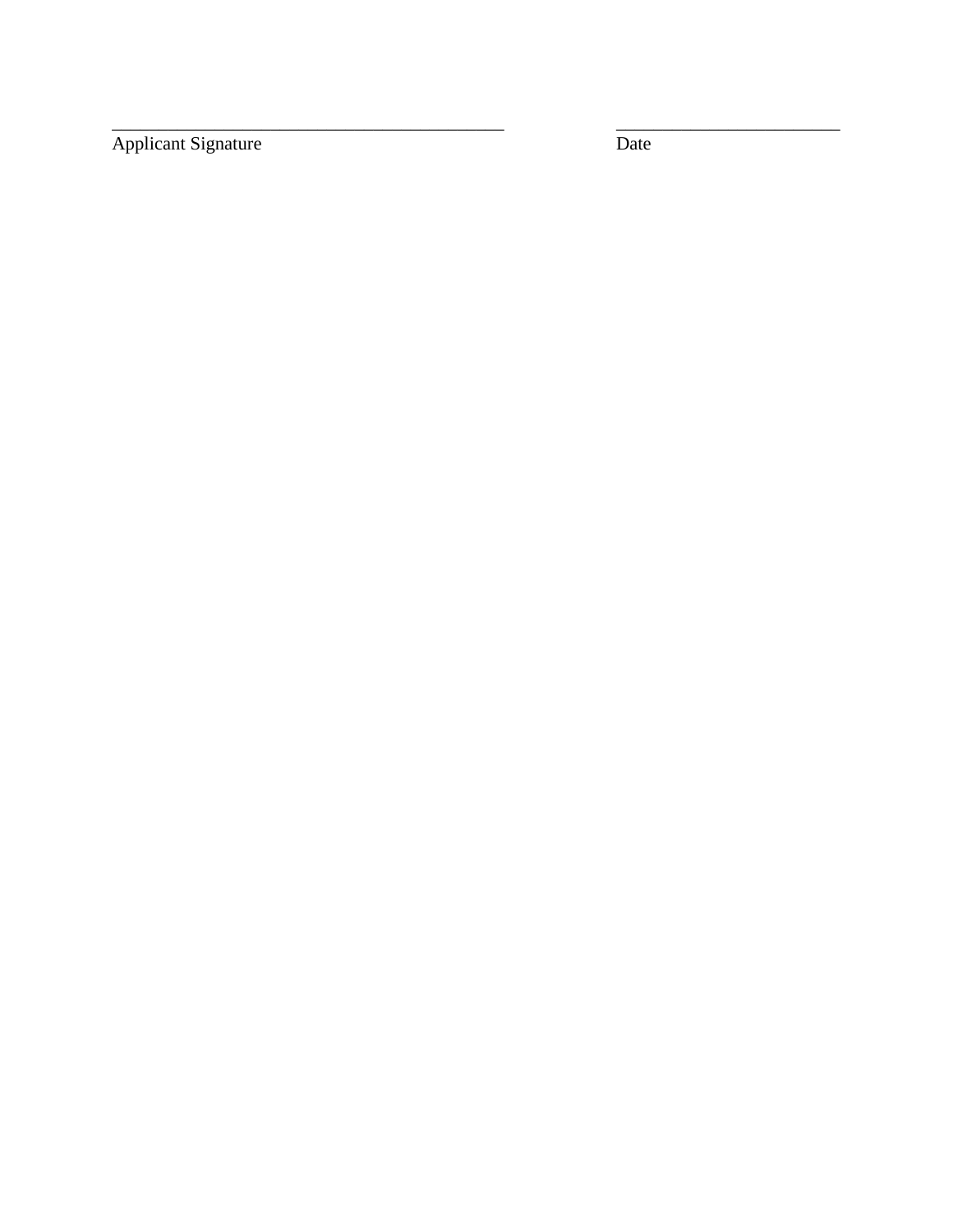

## Phone: (720) 382-5500 • Fax: (720) 382-5520

### [www.frederickco.gov](http://www.frederickco.gov/)

#### FREDERICK ARTS COMMISSION APPLICATION QUESTIONNAIRE

\_\_\_\_\_\_\_\_\_\_\_\_\_\_\_\_\_\_\_\_\_\_\_\_\_\_\_\_\_\_\_\_\_\_\_\_\_\_\_\_\_\_\_\_\_\_\_\_\_\_\_\_\_\_\_\_\_\_\_\_\_\_\_\_\_\_\_\_\_\_\_\_\_\_\_

\_\_\_\_\_\_\_\_\_\_\_\_\_\_\_\_\_\_\_\_\_\_\_\_\_\_\_\_\_\_\_\_\_\_\_\_\_\_\_\_\_\_\_\_\_\_\_\_\_\_\_\_\_\_\_\_\_\_\_\_\_\_\_\_\_\_\_\_\_\_\_\_\_\_\_

\_\_\_\_\_\_\_\_\_\_\_\_\_\_\_\_\_\_\_\_\_\_\_\_\_\_\_\_\_\_\_\_\_\_\_\_\_\_\_\_\_\_\_\_\_\_\_\_\_\_\_\_\_\_\_\_\_\_\_\_\_\_\_\_\_\_\_\_\_\_\_\_\_\_\_

\_\_\_\_\_\_\_\_\_\_\_\_\_\_\_\_\_\_\_\_\_\_\_\_\_\_\_\_\_\_\_\_\_\_\_\_\_\_\_\_\_\_\_\_\_\_\_\_\_\_\_\_\_\_\_\_\_\_\_\_\_\_\_\_\_\_\_\_\_\_\_\_\_\_\_

The purpose of the Arts Commission as set out in the Frederick Municipal Code is to advise the Board on acquisitions of works of public art and their placement.

1. Have you served on a Board/Commission before? If so what was your experience? \_\_\_\_\_\_\_

- 2. What experience do you have with the following? Please provide a brief description of your experience/involvement with each and how you consider that it will shape your involvement with the Frederick Arts Commission.
	- **Example 21 Art Collections**
	- $\Box$  Exhibits/Art Curating
	- $\Box$  Grant Writing
	- □ Public Art (Traditional and Non-Traditional)
	- **Q** Art Maintenance
	- □ Art Education and Programming
- 3. Please provide a brief description of your experience and why you are interested in serving as an Arts Commissioner.

\_\_\_\_\_\_\_\_\_\_\_\_\_\_\_\_\_\_\_\_\_\_\_\_\_\_\_\_\_\_\_\_\_\_\_\_\_\_\_\_\_\_\_\_\_\_\_\_\_\_\_\_\_\_\_\_\_\_\_\_\_\_\_\_\_\_\_\_\_\_\_\_\_\_\_\_\_\_

\_\_\_\_\_\_\_\_\_\_\_\_\_\_\_\_\_\_\_\_\_\_\_\_\_\_\_\_\_\_\_\_\_\_\_\_\_\_\_\_\_\_\_\_\_\_\_\_\_\_\_\_\_\_\_\_\_\_\_\_\_\_\_\_\_\_\_\_\_\_\_\_\_\_\_\_\_\_

\_\_\_\_\_\_\_\_\_\_\_\_\_\_\_\_\_\_\_\_\_\_\_\_\_\_\_\_\_\_\_\_\_\_\_\_\_\_\_\_\_\_\_\_\_\_\_\_\_\_\_\_\_\_\_\_\_\_\_\_\_\_\_\_\_\_\_\_\_\_\_\_\_\_\_\_\_\_

\_\_\_\_\_\_\_\_\_\_\_\_\_\_\_\_\_\_\_\_\_\_\_\_\_\_\_\_\_\_\_\_\_\_\_\_\_\_\_\_\_\_\_\_\_\_\_\_\_\_\_\_\_\_\_\_\_\_\_\_\_\_\_\_\_\_\_\_\_\_\_\_\_\_\_\_\_\_

\_\_\_\_\_\_\_\_\_\_\_\_\_\_\_\_\_\_\_\_\_\_\_\_\_\_\_\_\_\_\_\_\_\_\_\_\_\_\_\_\_\_\_\_\_\_\_\_\_\_\_\_\_\_\_\_\_\_\_\_\_\_\_\_\_\_\_\_\_\_\_\_\_\_\_\_\_\_

\_\_\_\_\_\_\_\_\_\_\_\_\_\_\_\_\_\_\_\_\_\_\_\_\_\_\_\_\_\_\_\_\_\_\_\_\_\_\_\_\_\_\_\_\_\_\_\_\_\_\_\_\_\_\_\_\_\_\_\_\_\_\_\_\_\_\_\_\_\_\_\_\_\_\_\_\_\_

\_\_\_\_\_\_\_\_\_\_\_\_\_\_\_\_\_\_\_\_\_\_\_\_\_\_\_\_\_\_\_\_\_\_\_\_\_\_\_\_\_\_\_\_\_\_\_\_\_\_\_\_\_\_\_\_\_\_\_\_\_\_\_\_\_\_\_\_\_\_\_\_\_\_\_\_\_\_

\_\_\_\_\_\_\_\_\_\_\_\_\_\_\_\_\_\_\_\_\_\_\_\_\_\_\_\_\_\_\_\_\_\_\_\_\_\_\_\_\_\_\_\_\_\_\_\_\_\_\_\_\_\_\_\_\_\_\_\_\_\_\_\_\_\_\_\_\_\_\_\_\_\_\_\_\_\_

\_\_\_\_\_\_\_\_\_\_\_\_\_\_\_\_\_\_\_\_\_\_\_\_\_\_\_\_\_\_\_\_\_\_\_\_\_\_\_\_\_\_\_\_\_\_\_\_\_\_\_\_\_\_\_\_\_\_\_\_\_\_\_\_\_\_\_\_\_\_\_\_\_\_\_\_\_\_

\_\_\_\_\_\_\_\_\_\_\_\_\_\_\_\_\_\_\_\_\_\_\_\_\_\_\_\_\_\_\_\_\_\_\_\_\_\_\_\_\_\_\_\_\_\_\_\_\_\_\_\_\_\_\_\_\_\_\_\_\_\_\_\_\_\_\_\_\_\_\_\_\_\_\_\_\_\_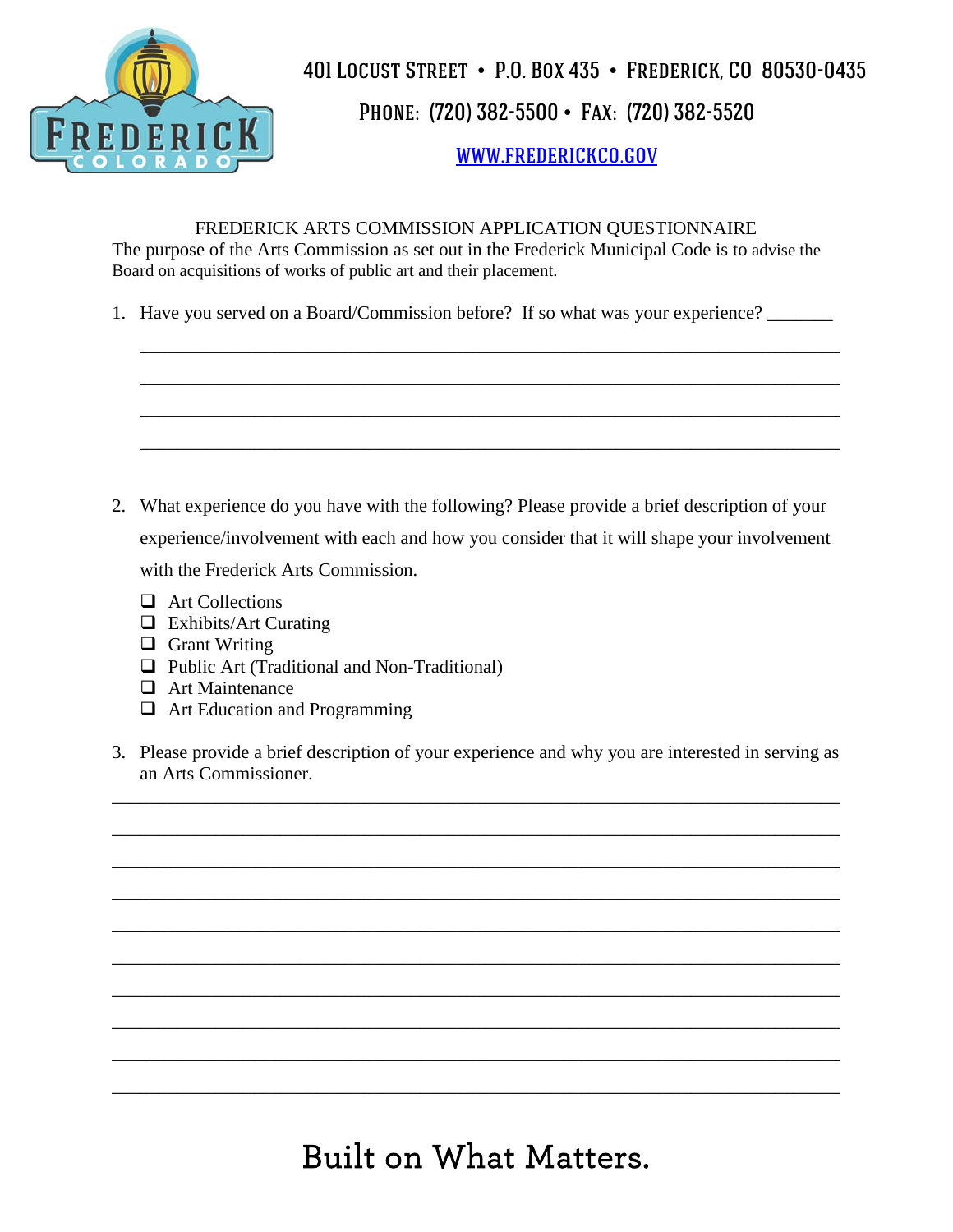|    | 4. Have you read the Frederick Municipal Code related to Public Art and the Art in Public<br>Places Program? |
|----|--------------------------------------------------------------------------------------------------------------|
|    | 5. Are you familiar with the Town of Frederick Art Collection? __________                                    |
| 6. | What interest/experience do you have with the staging/execution of temporary art exhibits?                   |
|    |                                                                                                              |
|    |                                                                                                              |
|    |                                                                                                              |
|    |                                                                                                              |
|    |                                                                                                              |
|    |                                                                                                              |
|    |                                                                                                              |
|    | 8. What, if any, affiliations do you have with art communities/organizations?                                |
|    |                                                                                                              |
|    |                                                                                                              |
|    |                                                                                                              |
|    | 9. What interest/experience do you have in children's interactive art pieces? _____________________          |
|    |                                                                                                              |
|    |                                                                                                              |
|    |                                                                                                              |
|    |                                                                                                              |

Applicant Signature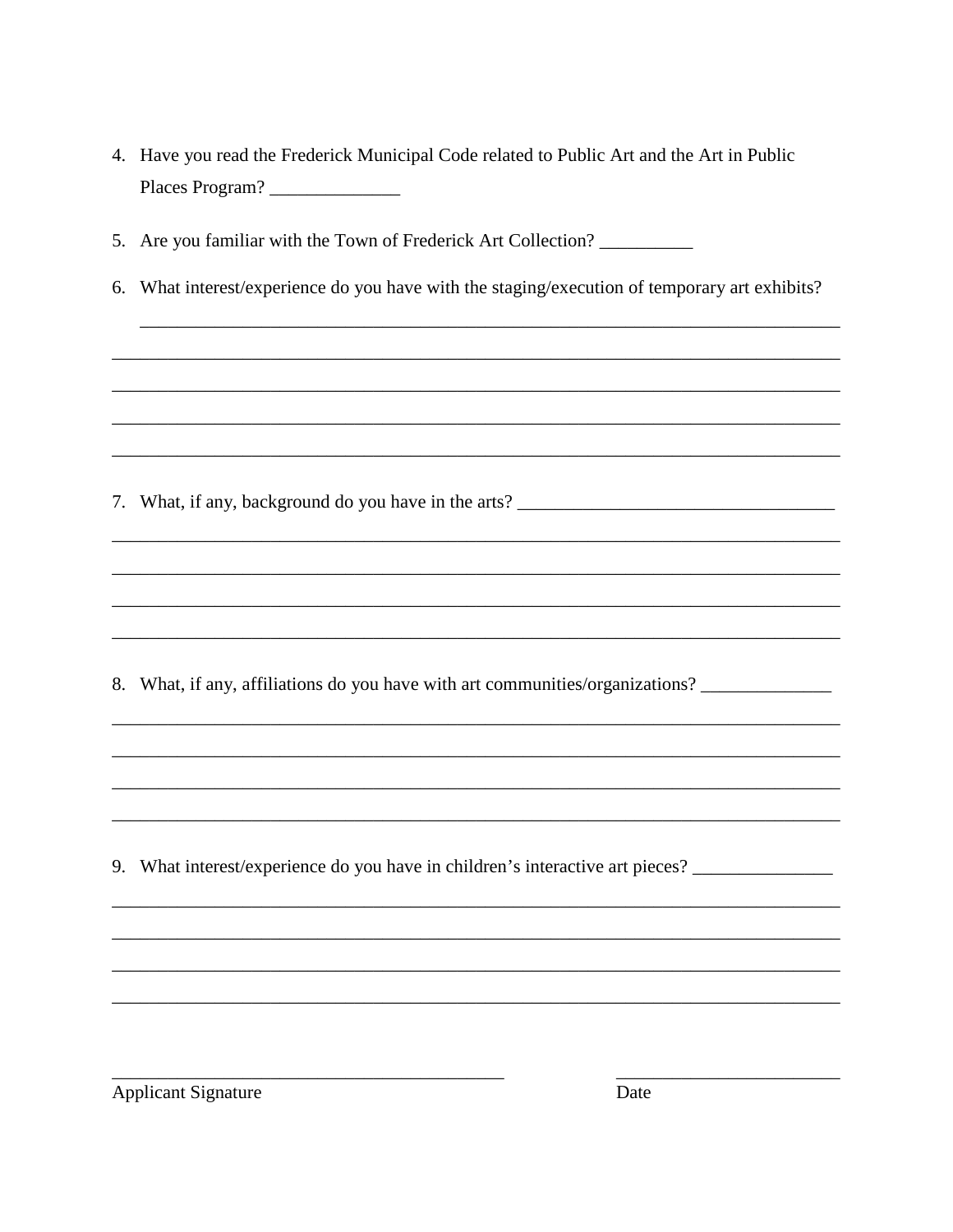

## Phone: (720) 382-5500 • Fax: (720) 382-5520

## [www.frederickco.gov](http://www.frederickco.gov/)

#### HISTORIC PRESERVATION COMMISSION APPLICATION QUESTIONNAIRE

The purpose of the Historic Preservation Commission as set out in the Frederick Municipal Code is to advise the Board on the preservation of history in the Town.

\_\_\_\_\_\_\_\_\_\_\_\_\_\_\_\_\_\_\_\_\_\_\_\_\_\_\_\_\_\_\_\_\_\_\_\_\_\_\_\_\_\_\_\_\_\_\_\_\_\_\_\_\_\_\_\_\_\_\_\_\_\_\_\_\_\_\_\_\_\_\_\_\_\_\_

\_\_\_\_\_\_\_\_\_\_\_\_\_\_\_\_\_\_\_\_\_\_\_\_\_\_\_\_\_\_\_\_\_\_\_\_\_\_\_\_\_\_\_\_\_\_\_\_\_\_\_\_\_\_\_\_\_\_\_\_\_\_\_\_\_\_\_\_\_\_\_\_\_\_\_

\_\_\_\_\_\_\_\_\_\_\_\_\_\_\_\_\_\_\_\_\_\_\_\_\_\_\_\_\_\_\_\_\_\_\_\_\_\_\_\_\_\_\_\_\_\_\_\_\_\_\_\_\_\_\_\_\_\_\_\_\_\_\_\_\_\_\_\_\_\_\_\_\_\_\_

\_\_\_\_\_\_\_\_\_\_\_\_\_\_\_\_\_\_\_\_\_\_\_\_\_\_\_\_\_\_\_\_\_\_\_\_\_\_\_\_\_\_\_\_\_\_\_\_\_\_\_\_\_\_\_\_\_\_\_\_\_\_\_\_\_\_\_\_\_\_\_\_\_\_\_

1. Have you served on a Board/Commission before? If so what was your experience?

- 2. What experience do you have with the following? Please provide a brief description of your experience/involvement with each and how you consider that it will shape your involvement with the Historic Preservation Commission.
	- $\Box$  Museum Collections
	- $\Box$  Museum Exhibits
	- $\Box$  Grant Writing
	- Walking Tours
	- **D** Document Preservation
	- $\Box$  History Education and Programming
- 3. Please provide a brief description of your experience and why you are interested in serving as a Historic Preservation Commissioner.

\_\_\_\_\_\_\_\_\_\_\_\_\_\_\_\_\_\_\_\_\_\_\_\_\_\_\_\_\_\_\_\_\_\_\_\_\_\_\_\_\_\_\_\_\_\_\_\_\_\_\_\_\_\_\_\_\_\_\_\_\_\_\_\_\_\_\_\_\_\_\_\_\_\_\_\_\_\_

\_\_\_\_\_\_\_\_\_\_\_\_\_\_\_\_\_\_\_\_\_\_\_\_\_\_\_\_\_\_\_\_\_\_\_\_\_\_\_\_\_\_\_\_\_\_\_\_\_\_\_\_\_\_\_\_\_\_\_\_\_\_\_\_\_\_\_\_\_\_\_\_\_\_\_\_\_\_

\_\_\_\_\_\_\_\_\_\_\_\_\_\_\_\_\_\_\_\_\_\_\_\_\_\_\_\_\_\_\_\_\_\_\_\_\_\_\_\_\_\_\_\_\_\_\_\_\_\_\_\_\_\_\_\_\_\_\_\_\_\_\_\_\_\_\_\_\_\_\_\_\_\_\_\_\_\_

\_\_\_\_\_\_\_\_\_\_\_\_\_\_\_\_\_\_\_\_\_\_\_\_\_\_\_\_\_\_\_\_\_\_\_\_\_\_\_\_\_\_\_\_\_\_\_\_\_\_\_\_\_\_\_\_\_\_\_\_\_\_\_\_\_\_\_\_\_\_\_\_\_\_\_\_\_\_

\_\_\_\_\_\_\_\_\_\_\_\_\_\_\_\_\_\_\_\_\_\_\_\_\_\_\_\_\_\_\_\_\_\_\_\_\_\_\_\_\_\_\_\_\_\_\_\_\_\_\_\_\_\_\_\_\_\_\_\_\_\_\_\_\_\_\_\_\_\_\_\_\_\_\_\_\_\_

\_\_\_\_\_\_\_\_\_\_\_\_\_\_\_\_\_\_\_\_\_\_\_\_\_\_\_\_\_\_\_\_\_\_\_\_\_\_\_\_\_\_\_\_\_\_\_\_\_\_\_\_\_\_\_\_\_\_\_\_\_\_\_\_\_\_\_\_\_\_\_\_\_\_\_\_\_\_

\_\_\_\_\_\_\_\_\_\_\_\_\_\_\_\_\_\_\_\_\_\_\_\_\_\_\_\_\_\_\_\_\_\_\_\_\_\_\_\_\_\_\_\_\_\_\_\_\_\_\_\_\_\_\_\_\_\_\_\_\_\_\_\_\_\_\_\_\_\_\_\_\_\_\_\_\_\_

\_\_\_\_\_\_\_\_\_\_\_\_\_\_\_\_\_\_\_\_\_\_\_\_\_\_\_\_\_\_\_\_\_\_\_\_\_\_\_\_\_\_\_\_\_\_\_\_\_\_\_\_\_\_\_\_\_\_\_\_\_\_\_\_\_\_\_\_\_\_\_\_\_\_\_\_\_\_

\_\_\_\_\_\_\_\_\_\_\_\_\_\_\_\_\_\_\_\_\_\_\_\_\_\_\_\_\_\_\_\_\_\_\_\_\_\_\_\_\_\_\_\_\_\_\_\_\_\_\_\_\_\_\_\_\_\_\_\_\_\_\_\_\_\_\_\_\_\_\_\_\_\_\_\_\_\_

\_\_\_\_\_\_\_\_\_\_\_\_\_\_\_\_\_\_\_\_\_\_\_\_\_\_\_\_\_\_\_\_\_\_\_\_\_\_\_\_\_\_\_\_\_\_\_\_\_\_\_\_\_\_\_\_\_\_\_\_\_\_\_\_\_\_\_\_\_\_\_\_\_\_\_\_\_\_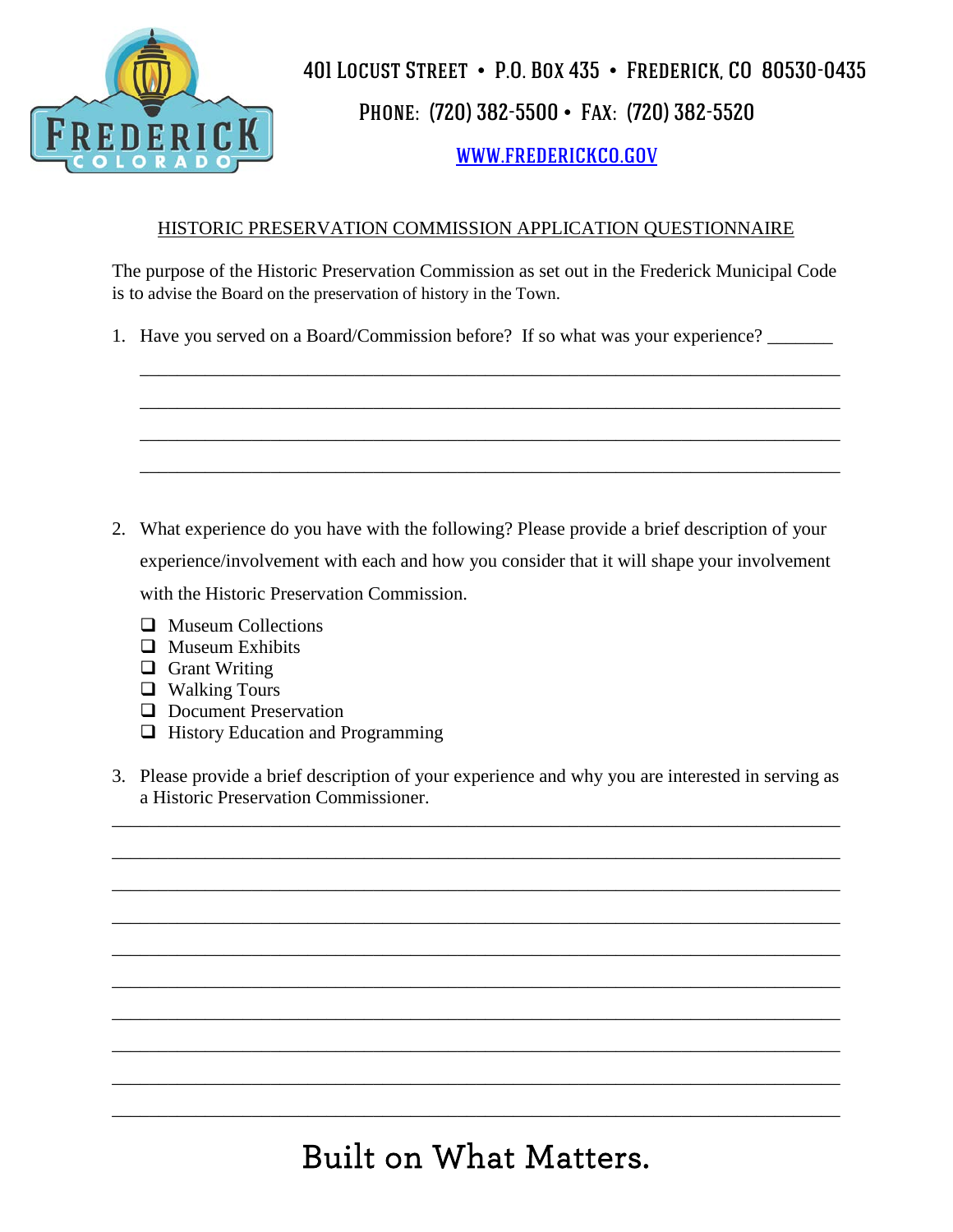Applicant Signature

Date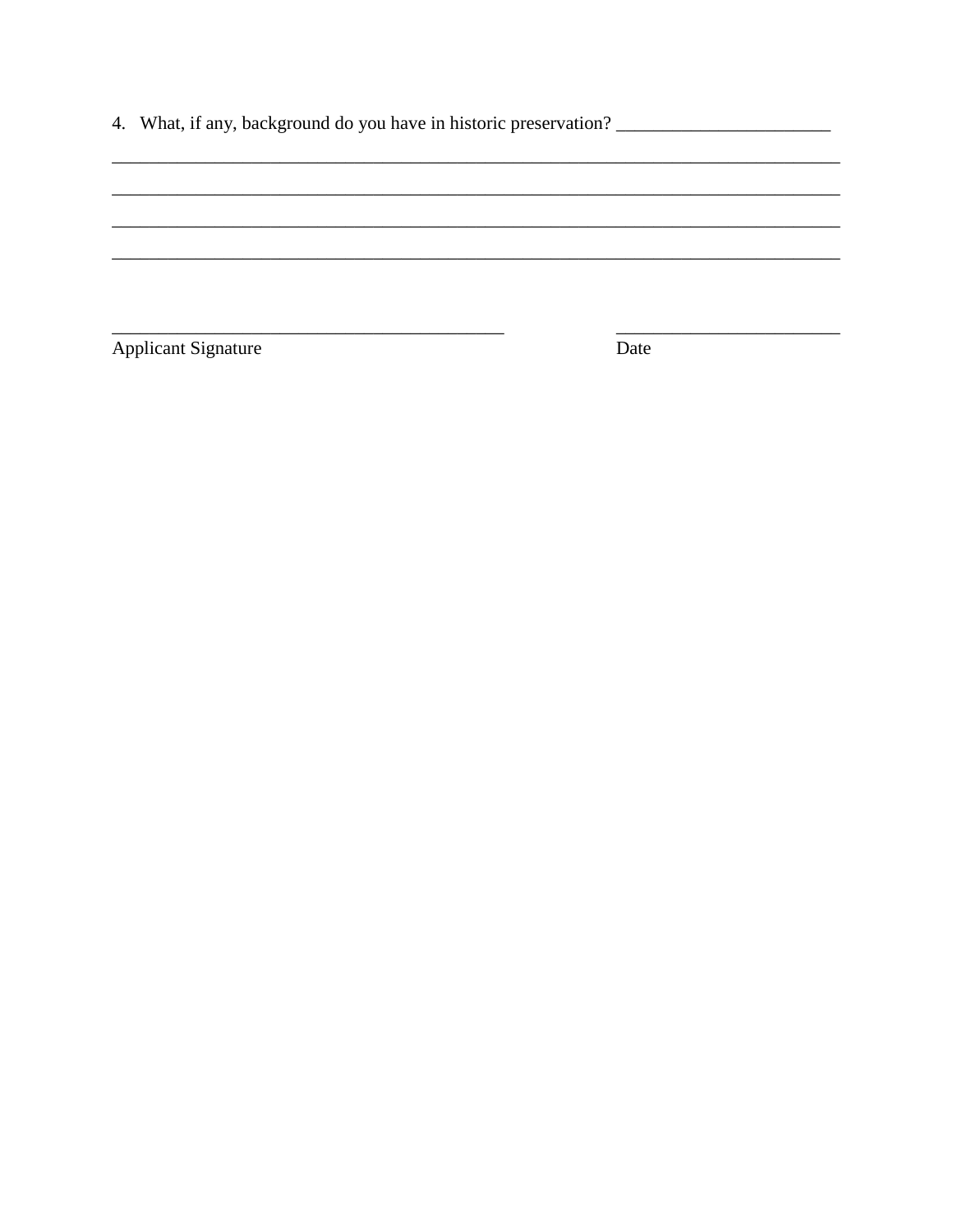

Phone: (720) 382-5500 • Fax: (720) 382-5520

[www.frederickco.gov](http://www.frederickco.gov/)

#### PARKS, OPEN SPACE, AND TRAILS COMMISSION APPLICATION QUESTIONNAIRE

The purpose of the POST Commission as set forth in the Frederick Municipal Code is to review and recommend to the Board of Trustees in all matters concerning the acquisition, development and maintenance of municipally owned parks, open space, and trails.

\_\_\_\_\_\_\_\_\_\_\_\_\_\_\_\_\_\_\_\_\_\_\_\_\_\_\_\_\_\_\_\_\_\_\_\_\_\_\_\_\_\_\_\_\_\_\_\_\_\_\_\_\_\_\_\_\_\_\_\_\_\_\_\_\_\_\_\_\_\_\_\_\_\_\_

\_\_\_\_\_\_\_\_\_\_\_\_\_\_\_\_\_\_\_\_\_\_\_\_\_\_\_\_\_\_\_\_\_\_\_\_\_\_\_\_\_\_\_\_\_\_\_\_\_\_\_\_\_\_\_\_\_\_\_\_\_\_\_\_\_\_\_\_\_\_\_\_\_\_\_

\_\_\_\_\_\_\_\_\_\_\_\_\_\_\_\_\_\_\_\_\_\_\_\_\_\_\_\_\_\_\_\_\_\_\_\_\_\_\_\_\_\_\_\_\_\_\_\_\_\_\_\_\_\_\_\_\_\_\_\_\_\_\_\_\_\_\_\_\_\_\_\_\_\_\_

\_\_\_\_\_\_\_\_\_\_\_\_\_\_\_\_\_\_\_\_\_\_\_\_\_\_\_\_\_\_\_\_\_\_\_\_\_\_\_\_\_\_\_\_\_\_\_\_\_\_\_\_\_\_\_\_\_\_\_\_\_\_\_\_\_\_\_\_\_\_\_\_\_\_\_

1. Have you served on a Board/Commission before? If so what was your experience?

- 2. What experience do you have with the following?
	- □ Landscape/Landscaping
	- **D** Forestry
	- $\Box$  Horticulture
	- **□** Land Preservation and Conservation
	- Wildlife Habitat
	- **Trail Connections**
	- $\Box$  Construction relating to parks, trails, and landscaping
	- □ Environmental Education
	- □ Arbor Day/Tree City USA
- 3. Please provide a brief description of your experience and why you are interested in serving as a Parks, Open Space, and Trails Commissioner.

\_\_\_\_\_\_\_\_\_\_\_\_\_\_\_\_\_\_\_\_\_\_\_\_\_\_\_\_\_\_\_\_\_\_\_\_\_\_\_\_\_\_\_\_\_\_\_\_\_\_\_\_\_\_\_\_\_\_\_\_\_\_\_\_\_\_\_\_\_\_\_\_\_\_\_\_\_\_

\_\_\_\_\_\_\_\_\_\_\_\_\_\_\_\_\_\_\_\_\_\_\_\_\_\_\_\_\_\_\_\_\_\_\_\_\_\_\_\_\_\_\_\_\_\_\_\_\_\_\_\_\_\_\_\_\_\_\_\_\_\_\_\_\_\_\_\_\_\_\_\_\_\_\_\_\_\_

\_\_\_\_\_\_\_\_\_\_\_\_\_\_\_\_\_\_\_\_\_\_\_\_\_\_\_\_\_\_\_\_\_\_\_\_\_\_\_\_\_\_\_\_\_\_\_\_\_\_\_\_\_\_\_\_\_\_\_\_\_\_\_\_\_\_\_\_\_\_\_\_\_\_\_\_\_\_

\_\_\_\_\_\_\_\_\_\_\_\_\_\_\_\_\_\_\_\_\_\_\_\_\_\_\_\_\_\_\_\_\_\_\_\_\_\_\_\_\_\_\_\_\_\_\_\_\_\_\_\_\_\_\_\_\_\_\_\_\_\_\_\_\_\_\_\_\_\_\_\_\_\_\_\_\_\_

\_\_\_\_\_\_\_\_\_\_\_\_\_\_\_\_\_\_\_\_\_\_\_\_\_\_\_\_\_\_\_\_\_\_\_\_\_\_\_\_\_\_\_\_\_\_\_\_\_\_\_\_\_\_\_\_\_\_\_\_\_\_\_\_\_\_\_\_\_\_\_\_\_\_\_\_\_\_

\_\_\_\_\_\_\_\_\_\_\_\_\_\_\_\_\_\_\_\_\_\_\_\_\_\_\_\_\_\_\_\_\_\_\_\_\_\_\_\_\_\_\_\_\_\_\_\_\_\_\_\_\_\_\_\_\_\_\_\_\_\_\_\_\_\_\_\_\_\_\_\_\_\_\_\_\_\_

\_\_\_\_\_\_\_\_\_\_\_\_\_\_\_\_\_\_\_\_\_\_\_\_\_\_\_\_\_\_\_\_\_\_\_\_\_\_\_\_\_\_\_\_\_\_\_\_\_\_\_\_\_\_\_\_\_\_\_\_\_\_\_\_\_\_\_\_\_\_\_\_\_\_\_\_\_\_

\_\_\_\_\_\_\_\_\_\_\_\_\_\_\_\_\_\_\_\_\_\_\_\_\_\_\_\_\_\_\_\_\_\_\_\_\_\_\_\_\_\_\_\_\_\_\_\_\_\_\_\_\_\_\_\_\_\_\_\_\_\_\_\_\_\_\_\_\_\_\_\_\_\_\_\_\_\_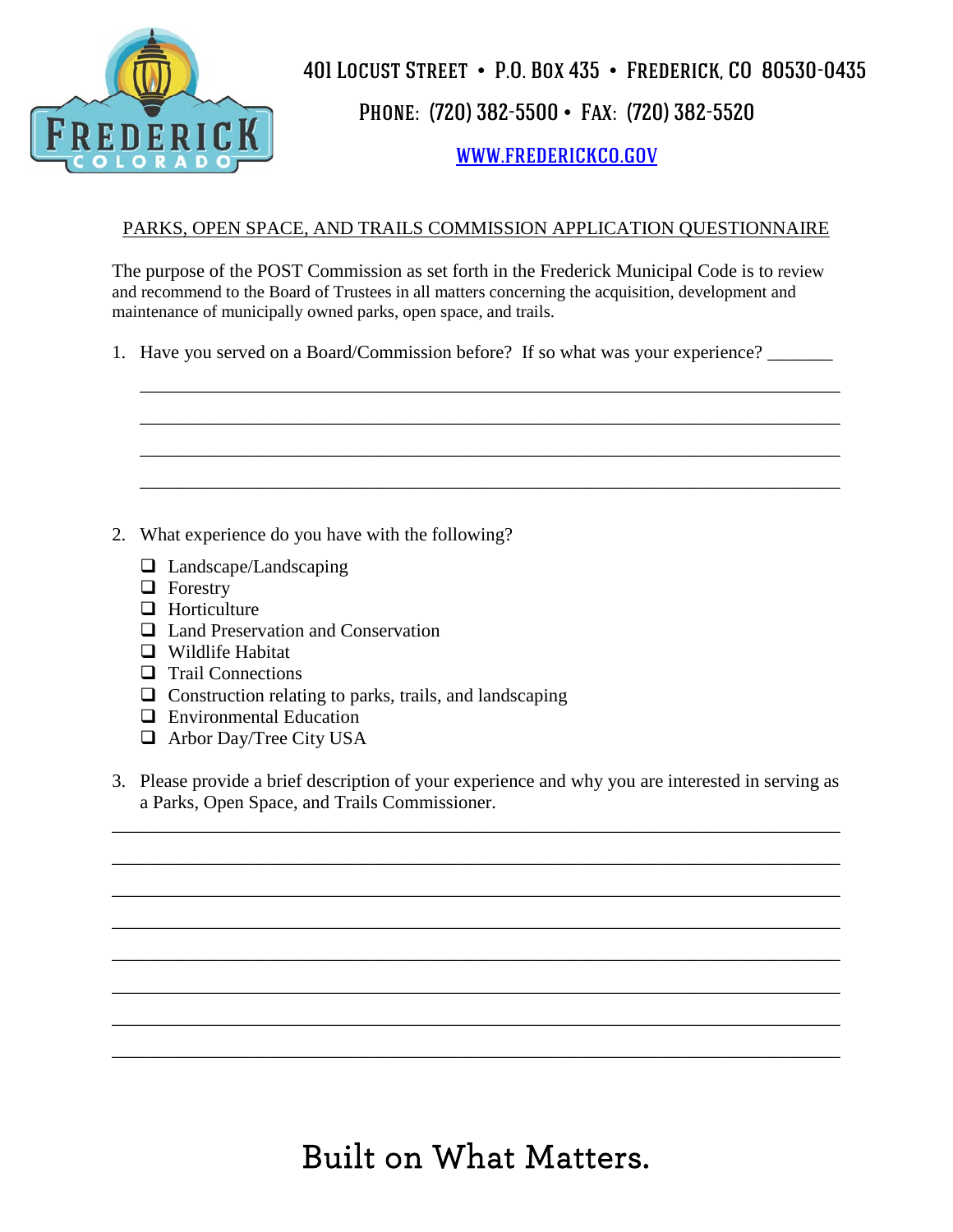- 4. Have you read the POST Master plan? \_\_\_\_\_\_\_\_\_\_\_\_\_\_
- 5. Do you have any direct or indirect financial or economic interest in any business or other undertaking (whether or not for profit) that may have business coming before the Board/Commission for which you have applied? \_\_\_\_\_\_\_\_\_\_\_\_\_\_\_\_\_\_\_\_\_\_\_\_\_\_\_\_\_\_\_\_\_\_\_

\_\_\_\_\_\_\_\_\_\_\_\_\_\_\_\_\_\_\_\_\_\_\_\_\_\_\_\_\_\_\_\_\_\_\_\_\_\_\_\_\_\_\_\_\_\_\_\_\_\_\_\_\_\_\_\_\_\_\_\_\_\_\_\_\_\_\_\_\_\_\_\_\_\_\_\_\_\_

\_\_\_\_\_\_\_\_\_\_\_\_\_\_\_\_\_\_\_\_\_\_\_\_\_\_\_\_\_\_\_\_\_\_\_\_\_\_\_\_\_\_ \_\_\_\_\_\_\_\_\_\_\_\_\_\_\_\_\_\_\_\_\_\_\_\_

\_\_\_\_\_\_\_\_\_\_\_\_\_\_\_\_\_\_\_\_\_\_\_\_\_\_\_\_\_\_\_\_\_\_\_\_\_\_\_\_\_\_\_\_\_\_\_\_\_\_\_\_\_\_\_\_\_\_\_\_\_\_\_\_\_\_\_\_\_\_\_\_\_\_\_\_\_\_

\_\_\_\_\_\_\_\_\_\_\_\_\_\_\_\_\_\_\_\_\_\_\_\_\_\_\_\_\_\_\_\_\_\_\_\_\_\_\_\_\_\_\_\_\_\_\_\_\_\_\_\_\_\_\_\_\_\_\_\_\_\_\_\_\_\_\_\_\_\_\_\_\_\_\_\_\_\_

Applicant Signature Date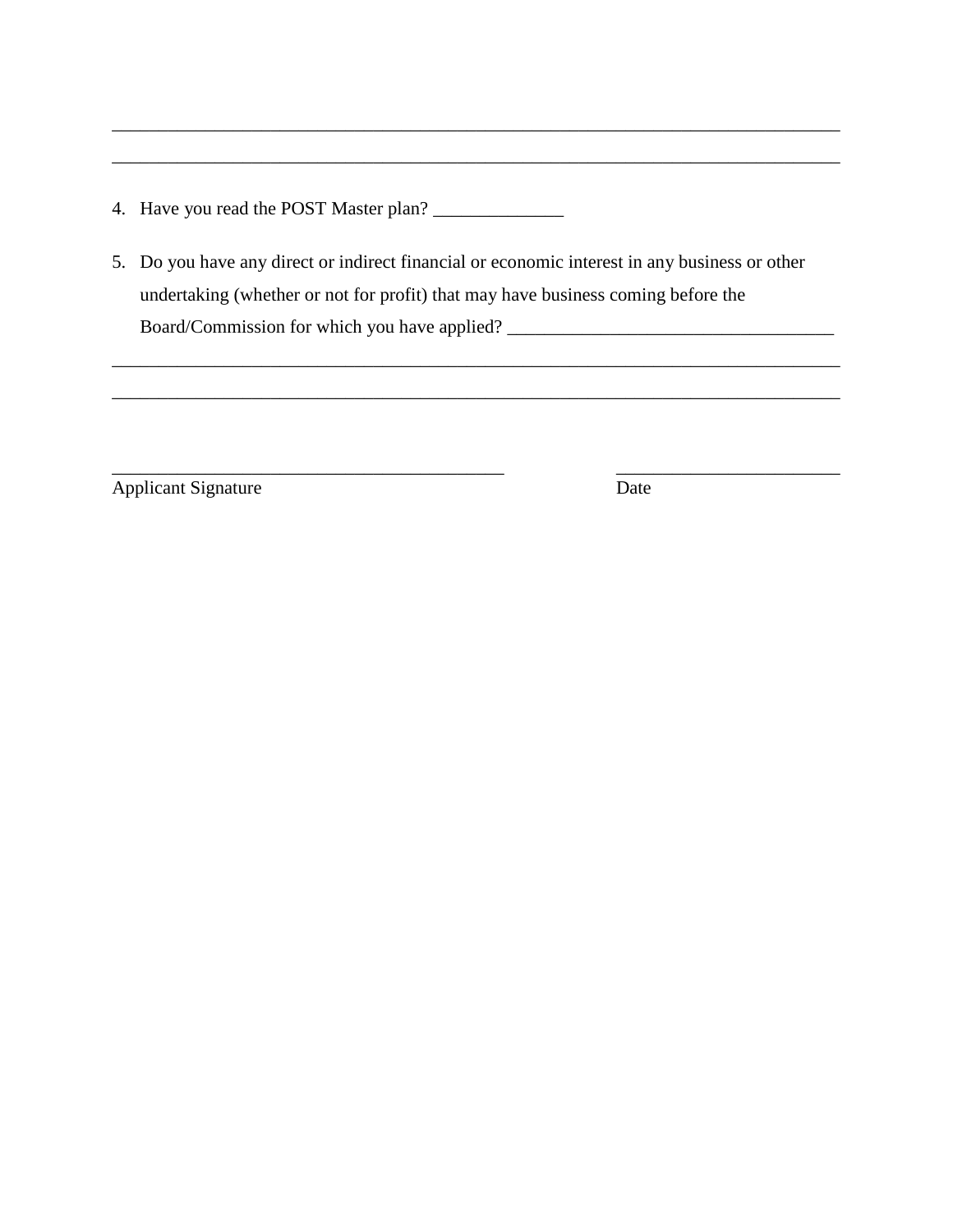| <b>BUILDING APPEALS BOARD - 3 YEAR TERM</b> |                         |            |                     |
|---------------------------------------------|-------------------------|------------|---------------------|
| <b>Name</b>                                 | <b>Position</b>         | Appointed  | <b>Term Expires</b> |
| <b>Rusty Oneal</b>                          | Trustee                 | April 2018 | April 2022          |
| <b>VACANT</b>                               |                         |            |                     |
| <b>VACANT</b>                               |                         |            |                     |
| Kevin Ash                                   | Staff<br>Representitive | N/A        | N/A                 |

| <b>FREDERICK ARTS COMMISSION - 3 YEAR TERM</b> |                                |                                           |                     |
|------------------------------------------------|--------------------------------|-------------------------------------------|---------------------|
| <b>Name</b>                                    | <b>Position</b>                | <b>Appointed</b>                          | <b>Term Expires</b> |
| Adam Mahan                                     | Trustee                        | April 2020                                | April 2024          |
| <b>Taylor Kittilson</b>                        | <b>Staff</b><br>Representitive | N/A                                       | N/A                 |
| <b>Meghan Martinez</b>                         | <b>Staff</b><br>Representitive | N/A                                       | N/A                 |
| Nancy Bergen                                   | Chair                          | January 2021                              | January 2024        |
| Carin Carasco                                  | Commissioner                   | Terms adjusted<br>due to ordinance change | January 2021        |
| <b>Sue Chestek</b>                             | Commissioner                   | January 2021                              | January 2024        |
| <b>Bonnie Ginther</b>                          | Commissioner                   | October 2021                              | October 2024        |
| Sheri Goldstein                                | Commissioner                   | February 2021                             | February 2024       |
| Beth Wright                                    | Commissioner                   | Terms adjusted<br>due to ordinance change | January 2020        |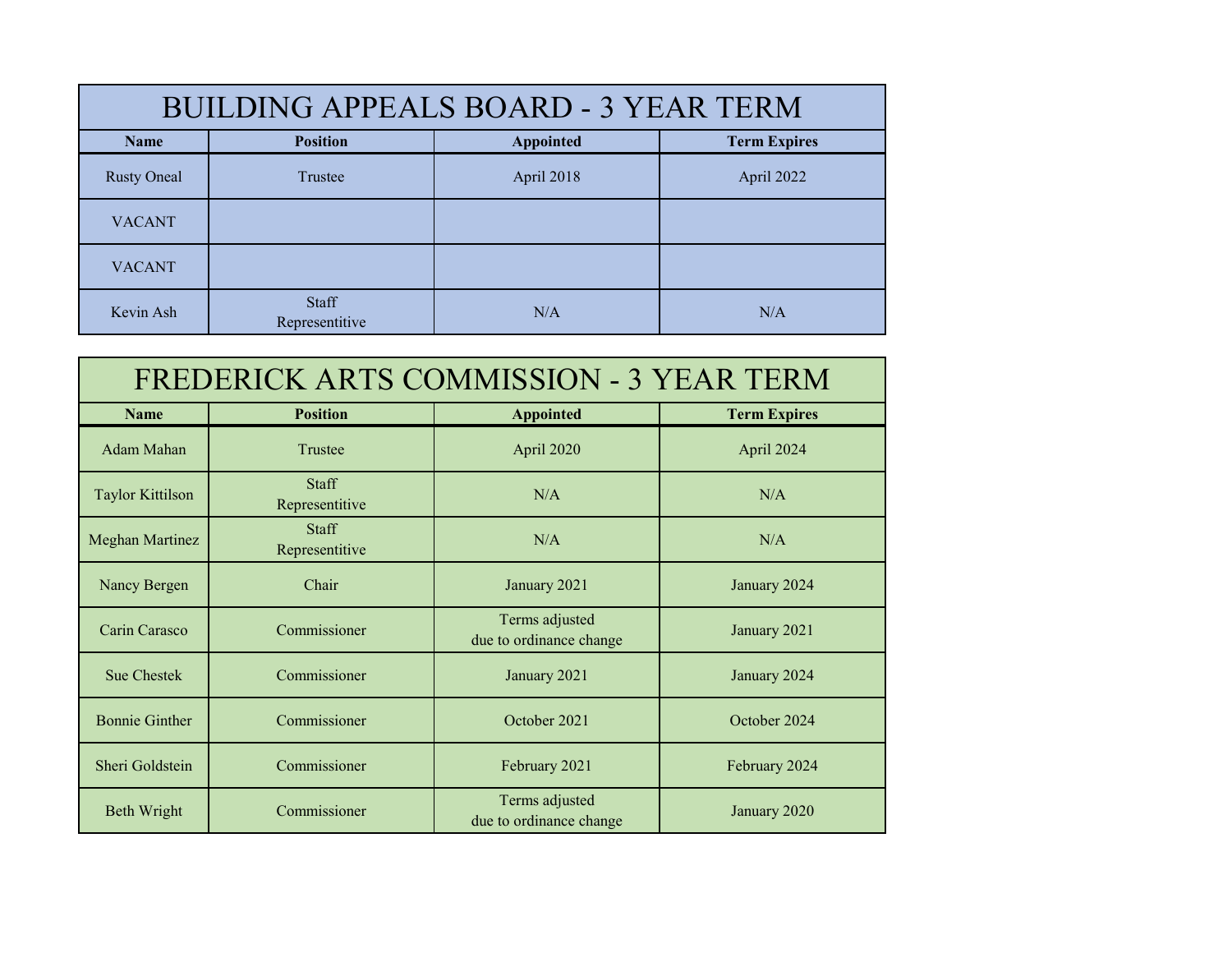| HISTORIC PRESERVATION ADVISORY COMMISSION - ' |
|-----------------------------------------------|
| 3 YEAR TERM                                   |

| <b>Name</b>             | <b>Position</b>                | <b>Appointed</b> | <b>Term Expires</b> |
|-------------------------|--------------------------------|------------------|---------------------|
| Mark Lamach             | Trustee                        | April 2020       | April 2024          |
| <b>Meghan Martinez</b>  | <b>Staff</b><br>Representitive | N/A              | N/A                 |
| <b>Taylor Kittilson</b> | <b>Staff Representative</b>    | N/A              | N/A                 |
| Nancy Bergen            | Commissioner                   | April 2017       | September 2020      |
| Sue Chestek             | Commissioner                   | August 2018      | August 2021         |
| <b>VACANT</b>           |                                |                  |                     |
| <b>VACANT</b>           |                                |                  |                     |
| <b>VACANT</b>           |                                |                  |                     |
| <b>VACANT</b>           |                                |                  |                     |
| <b>VACANT</b>           |                                |                  |                     |

| PARKS, OPEN SPACE, AND TRAILS COMMISSION - 3 |                 |           |                     |
|----------------------------------------------|-----------------|-----------|---------------------|
| <b>YEAR TERM</b>                             |                 |           |                     |
| <b>Name</b>                                  | <b>Position</b> | Appointed | <b>Term Expires</b> |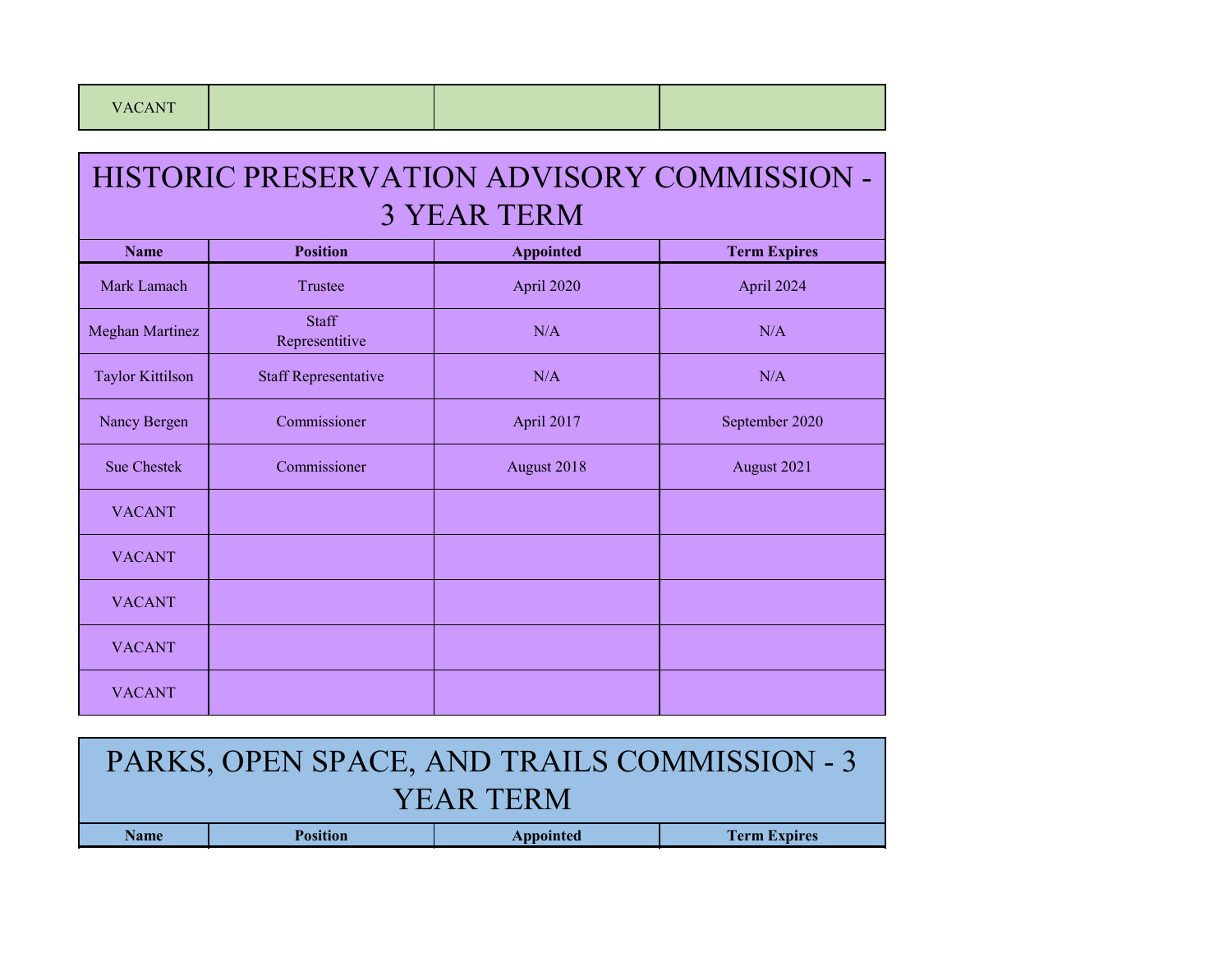| Adam Mahan           | Trustee                        | April 20202  | April 2024   |
|----------------------|--------------------------------|--------------|--------------|
| Kent VanDyne         | <b>Staff</b><br>Representitive | N/A          | N/A          |
| <b>Chuck Beehler</b> | Chair                          | January 2021 | January 2024 |
| Allan Gill           | Commissioner                   | January 2021 | January 2024 |
| Erin Fosdick         | Commissioner                   | January 2021 | January 2024 |
| Kristen Davis        | Commissioner                   | January 2021 | January 2024 |
| Lee Schlais          | Commissioner                   | June 2016    | June 2020    |
| Susan Pilon          | Commissioner                   | January 2021 | January 2024 |
| Tim Griffon          | Commissioner                   | January 2021 | January 2024 |

| <b>PLANNING COMMISSION - 6 YEAR TERM</b>                                  |                                |               |               |
|---------------------------------------------------------------------------|--------------------------------|---------------|---------------|
| <b>Term Expires</b><br><b>Position</b><br><b>Appointed</b><br><b>Name</b> |                                |               |               |
| Ali van Deutekom                                                          | <b>Staff</b><br>Representitive | N/A           | N/A           |
| <b>Tracy Moe</b>                                                          | Chair                          | October 2018  | October 2024  |
| Chad teVelde                                                              | Vice Chair                     | February 2016 | February 2022 |
| Dennis Stark                                                              | Commissioner                   | December 2016 | December 2022 |
| Kristie Conroy                                                            | Commissioner                   | May 2018      | May 2024      |
| <b>Nathan Scott</b>                                                       | Commissioner                   | October 2019  | October 2025  |